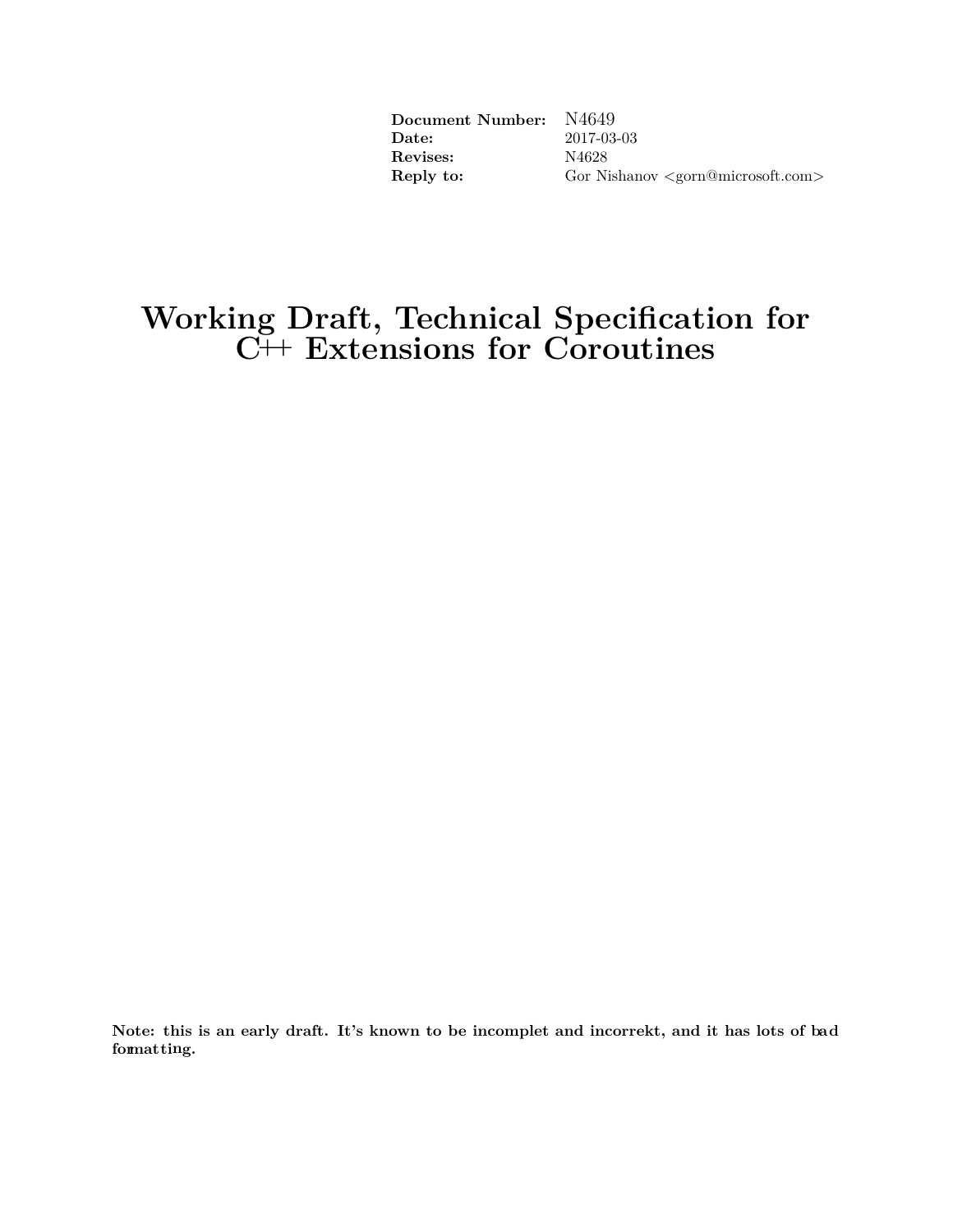## **Contents**

<span id="page-1-0"></span>

|                | <b>Contents</b>                                                                                                                                                                                                                                                          | ii                                   |
|----------------|--------------------------------------------------------------------------------------------------------------------------------------------------------------------------------------------------------------------------------------------------------------------------|--------------------------------------|
|                | List of Tables                                                                                                                                                                                                                                                           | iv                                   |
|                | 1 Scope                                                                                                                                                                                                                                                                  | 1                                    |
| $\overline{2}$ | Normative references                                                                                                                                                                                                                                                     | $\overline{\mathbf{2}}$              |
| 3              | Terms and definitions                                                                                                                                                                                                                                                    | 3                                    |
| 4              | General                                                                                                                                                                                                                                                                  | 4                                    |
|                | 4.1<br>4.2<br>4.3<br>Feature testing response to the contract of the contract of the contract of the contract of the contract of the contract of the contract of the contract of the contract of the contract of the contract of the contract of th<br>4.4<br>4.5<br>4.6 | 4<br>4<br>4<br>4<br>4<br>4           |
|                | 4.7                                                                                                                                                                                                                                                                      | 5                                    |
| 5              | <b>Expressions</b><br>5.3<br>5.17<br>5.19<br>5.20                                                                                                                                                                                                                        | $\boldsymbol{6}$<br>6<br>8<br>8<br>8 |
| 6              | <b>Statements</b>                                                                                                                                                                                                                                                        | 10                                   |
|                | 6.5<br>6.6                                                                                                                                                                                                                                                               | <b>10</b><br>11                      |
| 7              | Declarations<br>7.1<br><b>Specifiers</b>                                                                                                                                                                                                                                 | 12<br>12                             |
| 8              | <b>Declarators</b><br>8.4                                                                                                                                                                                                                                                | 13<br>13                             |
|                |                                                                                                                                                                                                                                                                          |                                      |
| 9              | <b>Classes</b>                                                                                                                                                                                                                                                           | 17                                   |
|                | 10 Derived classes                                                                                                                                                                                                                                                       | 18                                   |
|                | 11 Member Access Control                                                                                                                                                                                                                                                 | 19                                   |
|                | 12 Special member functions<br>12.1<br>12.4<br>12.8                                                                                                                                                                                                                      | 20<br><b>20</b><br>20<br>20          |
|                | 13 Overloading                                                                                                                                                                                                                                                           | 21                                   |
|                |                                                                                                                                                                                                                                                                          |                                      |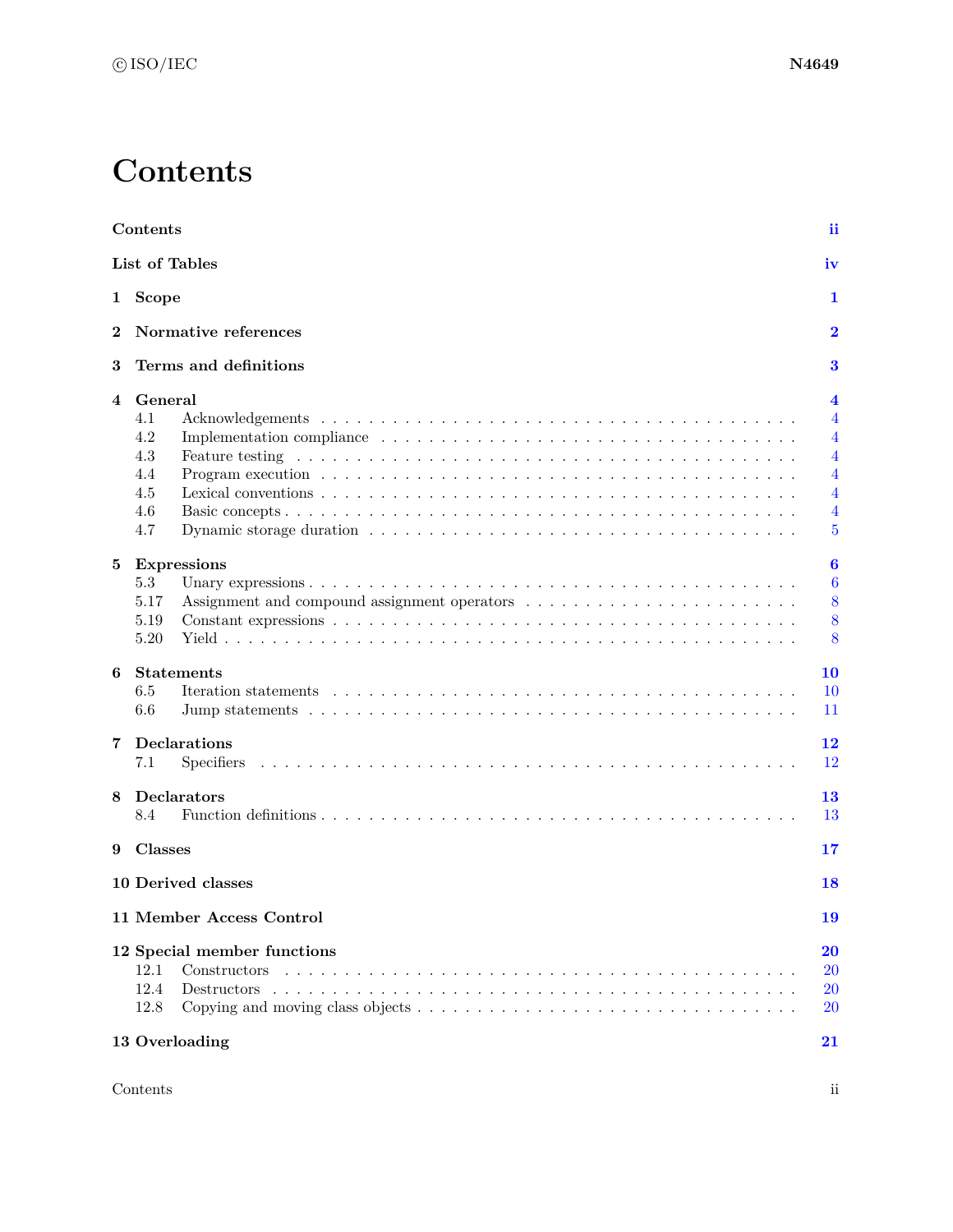| 13.5                                | 21                   |
|-------------------------------------|----------------------|
| 14 Templates                        | 22                   |
| 15 Exception handling               | 23                   |
| 16 Preprocessing directives         | 24                   |
| 17 Library introduction             | 25                   |
| 18 Language support library<br>18.1 | 26<br>26<br>26<br>26 |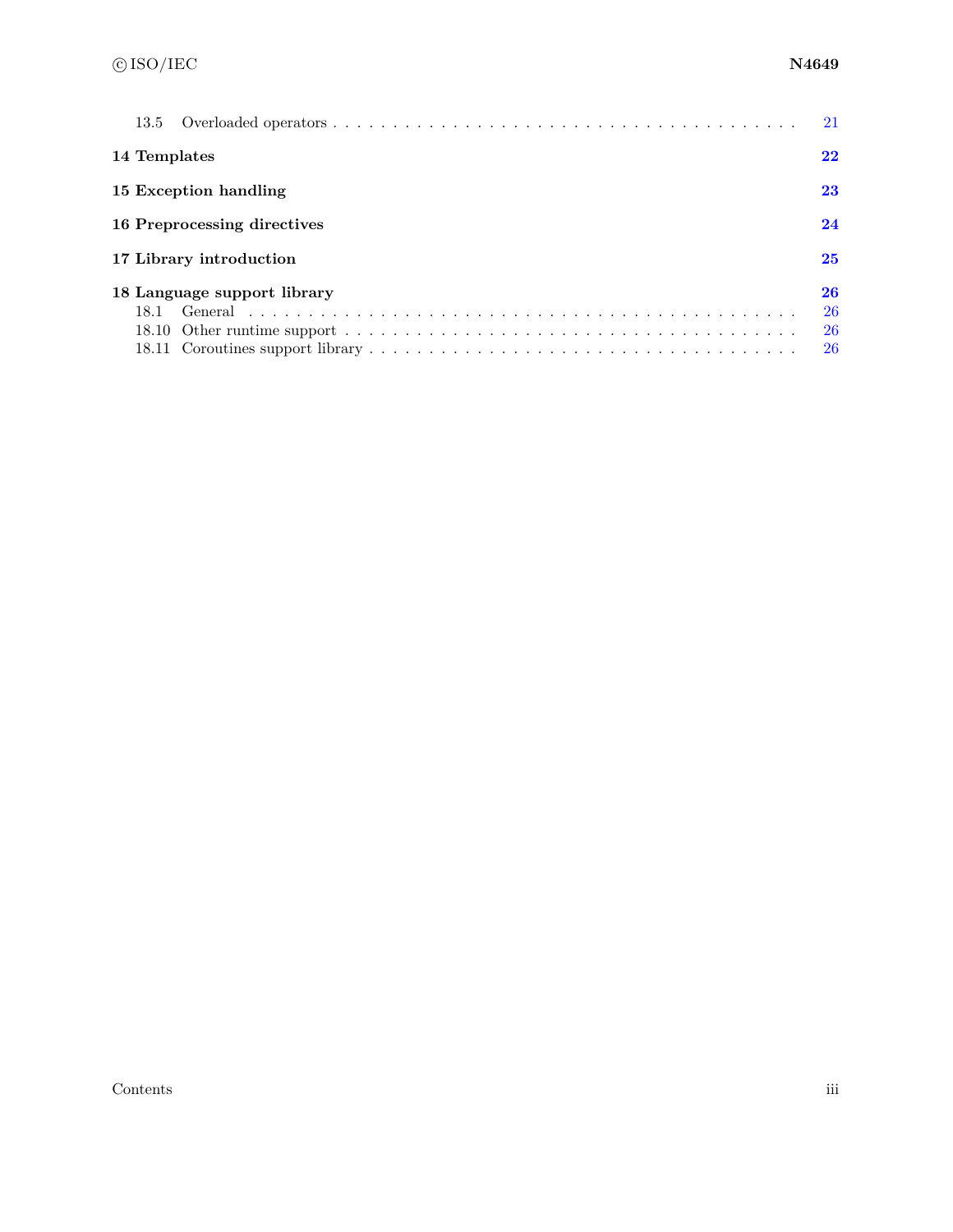## **List of Tables**

<span id="page-3-0"></span>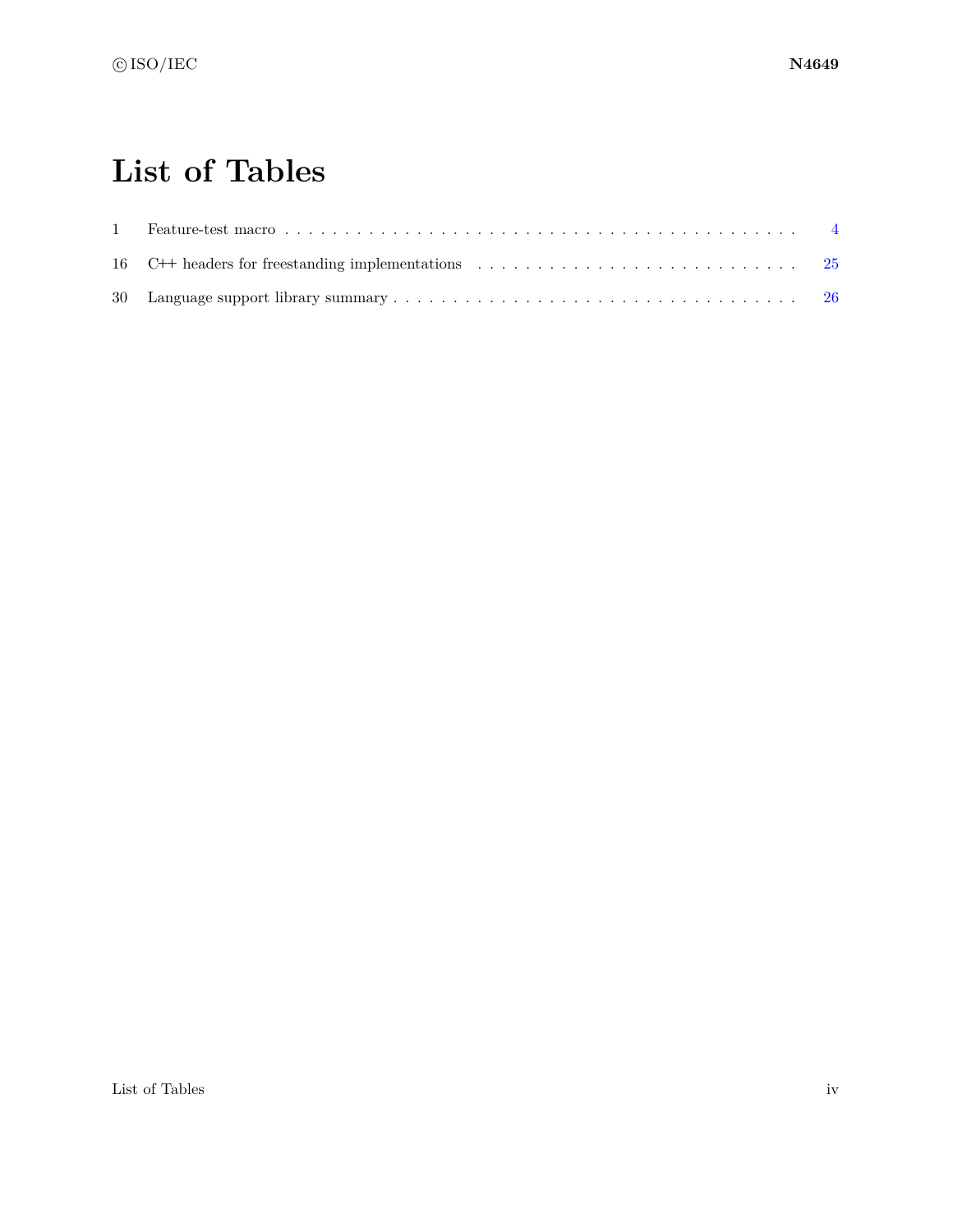# <span id="page-4-0"></span>**1 Scope [intro.scope]**

- <sup>1</sup> This Technical Specification describes extensions to the C++ Programming Language (Clause [2\)](#page-5-0) that enable definition of coroutines. These extensions include new syntactic forms and modifications to existing language semantics.
- <sup>2</sup> The International Standard, ISO/IEC 14882, provides important context and specification for this Technical Specification. This document is written as a set of changes against that specification. Instructions to modify or add paragraphs are written as explicit instructions. Modifications made directly to existing text from the International Standard use underlining to represent added text and strikethrough to represent deleted text.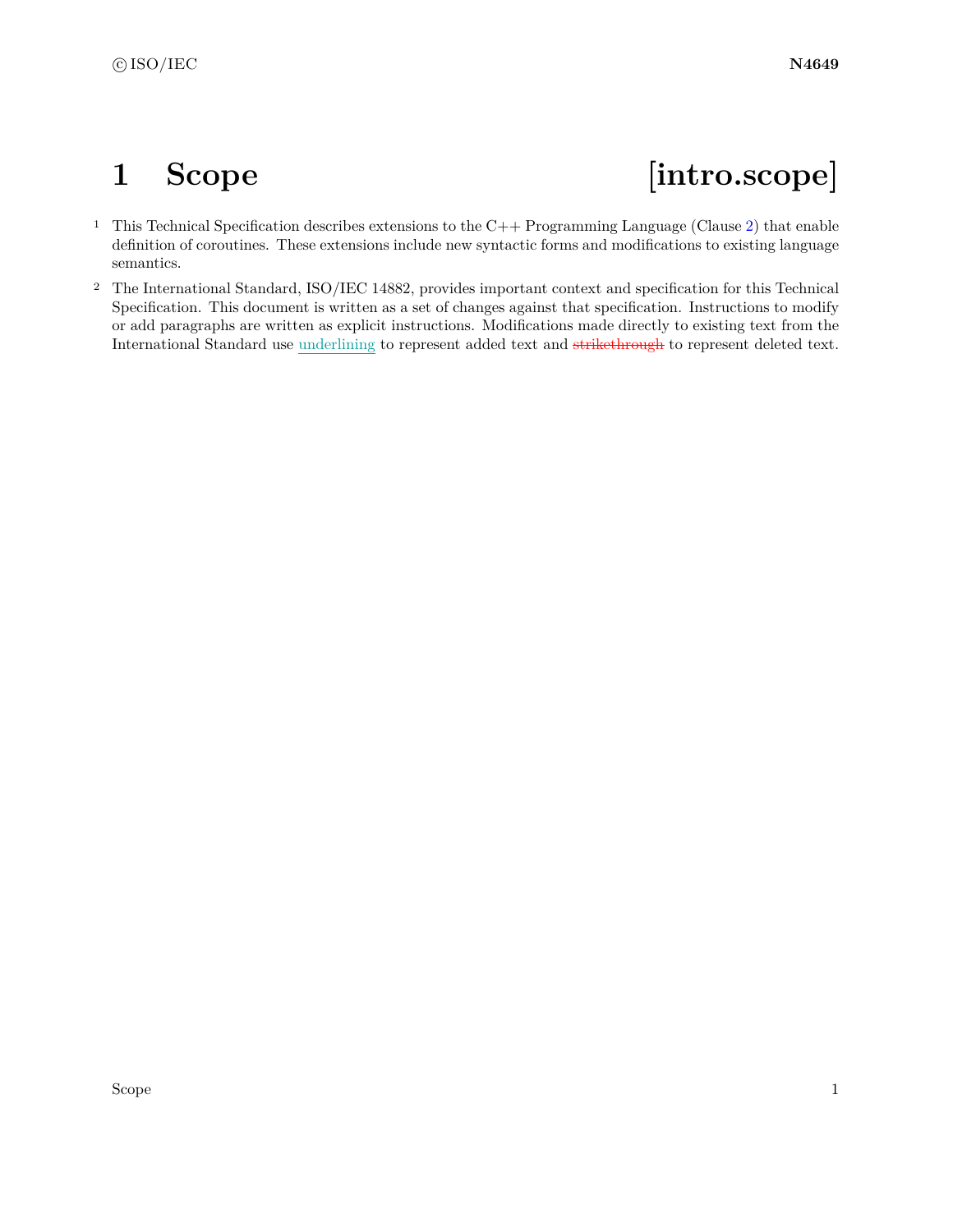## <span id="page-5-0"></span>**2 Normative references [intro.refs]**

<sup>1</sup> The following referenced document is indispensable for the application of this document. For dated references, only the edition cited applies.

(1.1) — ISO/IEC 14882:2014, *Programming Languages – C++*

ISO/IEC 14882:2014 is hereafter called the *C++ Standard*. Beginning with Clause 5, all clause and subclause numbers, titles, and symbolic references in [brackets] refer to the corresponding elements of the C**++** Standard. Clauses 1 through 4 of this Technical Specification are unrelated to the similarly-numbered clauses and subclauses of the C**++** Standard.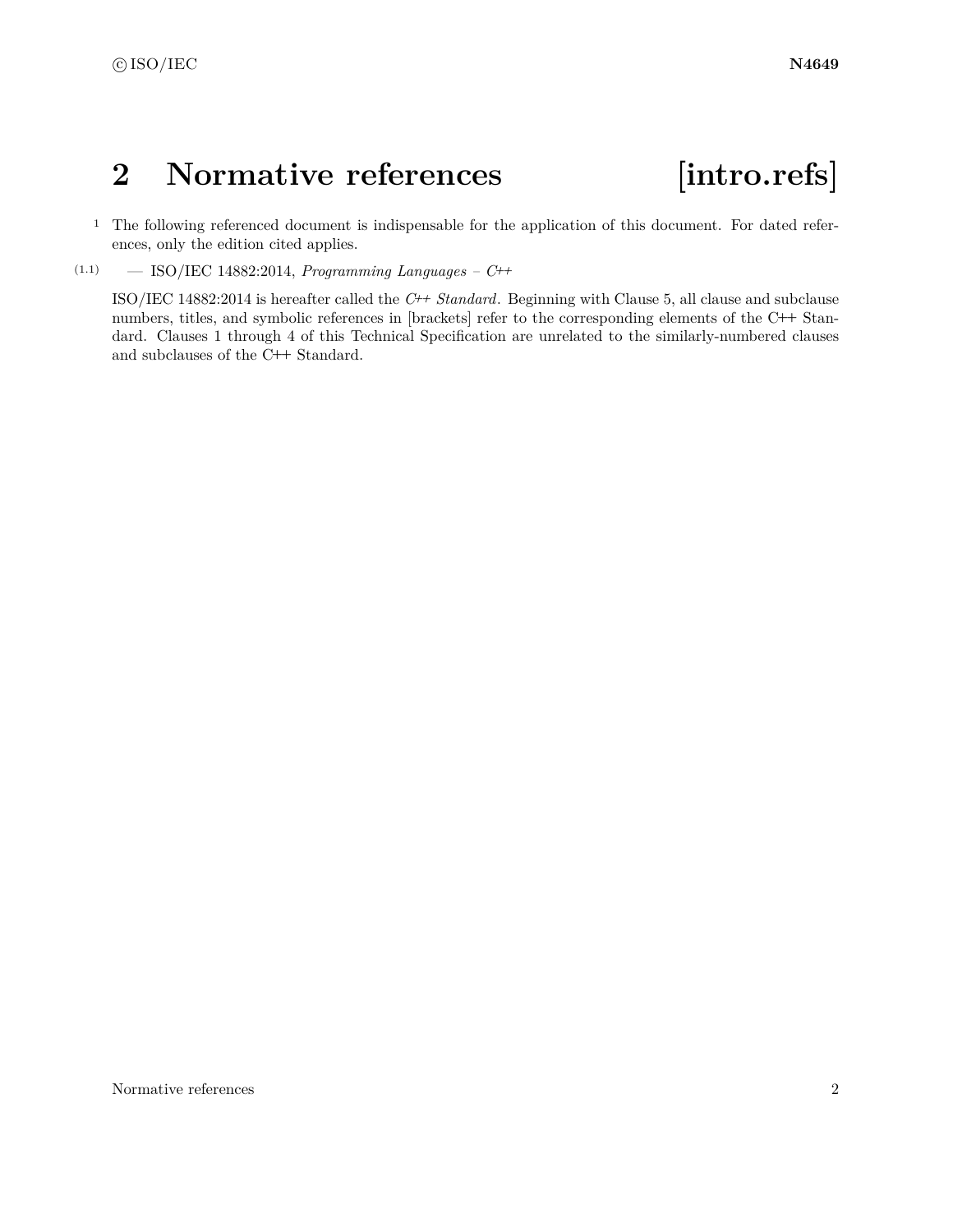## <span id="page-6-0"></span>**3 Terms and definitions [intro.defs]**

No terms and definitions are listed in this document. ISO and IEC maintain terminological databases for use in standardization at the following addresses:

- IEC Electropedia: available at <http://www.electropedia.org/>
- ISO Online browsing platform: available at <http://www.iso.org/obp>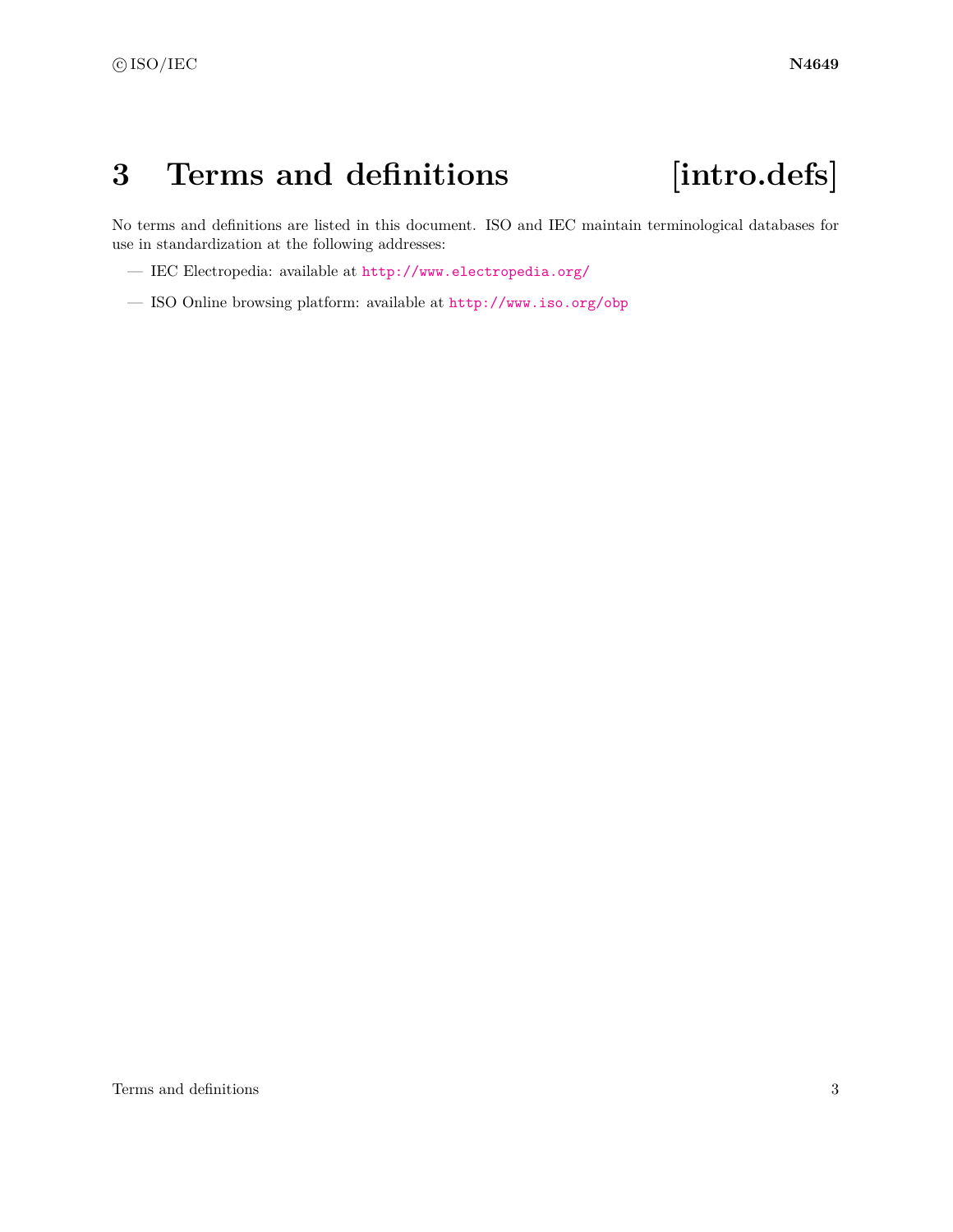## <span id="page-7-0"></span>**4 General** [intro]

## <span id="page-7-1"></span>**4.1** Acknowledgements **intro.ack**

This work is the result of a collaboration of researchers in industry and academia. We wish to thank people who made valuable contributions within and outside these groups, including Artur Laksberg, Chandler Carruth, David Vandevoorde, Deon Brewis, Eric Fiselier, Gabriel Dos Reis, Herb Sutter, James McNellis, Jens Maurer, Jonathan Caves, Lawrence Crowl, Lewis Baker, Michael Wong, Nick Maliwacki, Niklas Gustafsson, Pablo Halpern, Richard Smith, Robert Schumacher, Shahms King, Slava Kuznetsov, Stephan T. Lavavej, Tongari J, Vladimir Petter, and many others not named here who contributed to the discussion.

## <span id="page-7-2"></span>**4.2 Implementation compliance [intro.compliance]**

Conformance requirements for this specification are the same as those defined in subclause 1.4 of the C**++** Standard. [ *Note:* Conformance is defined in terms of the behavior of programs. *— end note* ]

## <span id="page-7-3"></span>**4.3** Feature testing **intro.features**

An implementation that provides support for this Technical Specification shall define the feature test macro in Table [1.](#page-7-7)

### <span id="page-7-7"></span>Table 1 — Feature-test macro

| <b>Name</b>    | Value  | Header      |
|----------------|--------|-------------|
| cpp coroutines | 201703 | predeclared |

### <span id="page-7-4"></span>**4.4 Program execution [intro.execution]**

In subclause 1.9 of the C**++** Standard modify paragraph 7 to read:

<sup>7</sup> An instance of each object with automatic storage duration (3.7.3) is associated with each entry into its block. Such an object exists and retains its last-stored value during the execution of the block and while the block is suspended (by a call of a function, suspension of a coroutine [\(5.3.8\)](#page-9-2), or receipt of a signal).

## <span id="page-7-5"></span>**4.5 Lexical conventions [lex]**

In subclause 2.12 of the C**++** Standard add the keywords co\_await, co\_yield, and co\_return to Table 4 "Keywords".

### <span id="page-7-6"></span>**4.6 Basic concepts [basic]**

In subclause 3.6.1 of the C**++** Standard add underlined text to paragraph 3.

<sup>3</sup> The function main shall not be used within a program. The linkage (3.5) of main is implementationdefined. A program that defines main as deleted or that declares main to be inline, static, or constexpr is ill-formed. The function main shall not be a coroutine  $(8.4.4)$ . The name main is not otherwise reserved. [ *Example:* member functions, classes, and enumerations can be called main, as can entities in other namespaces. *— end example* ]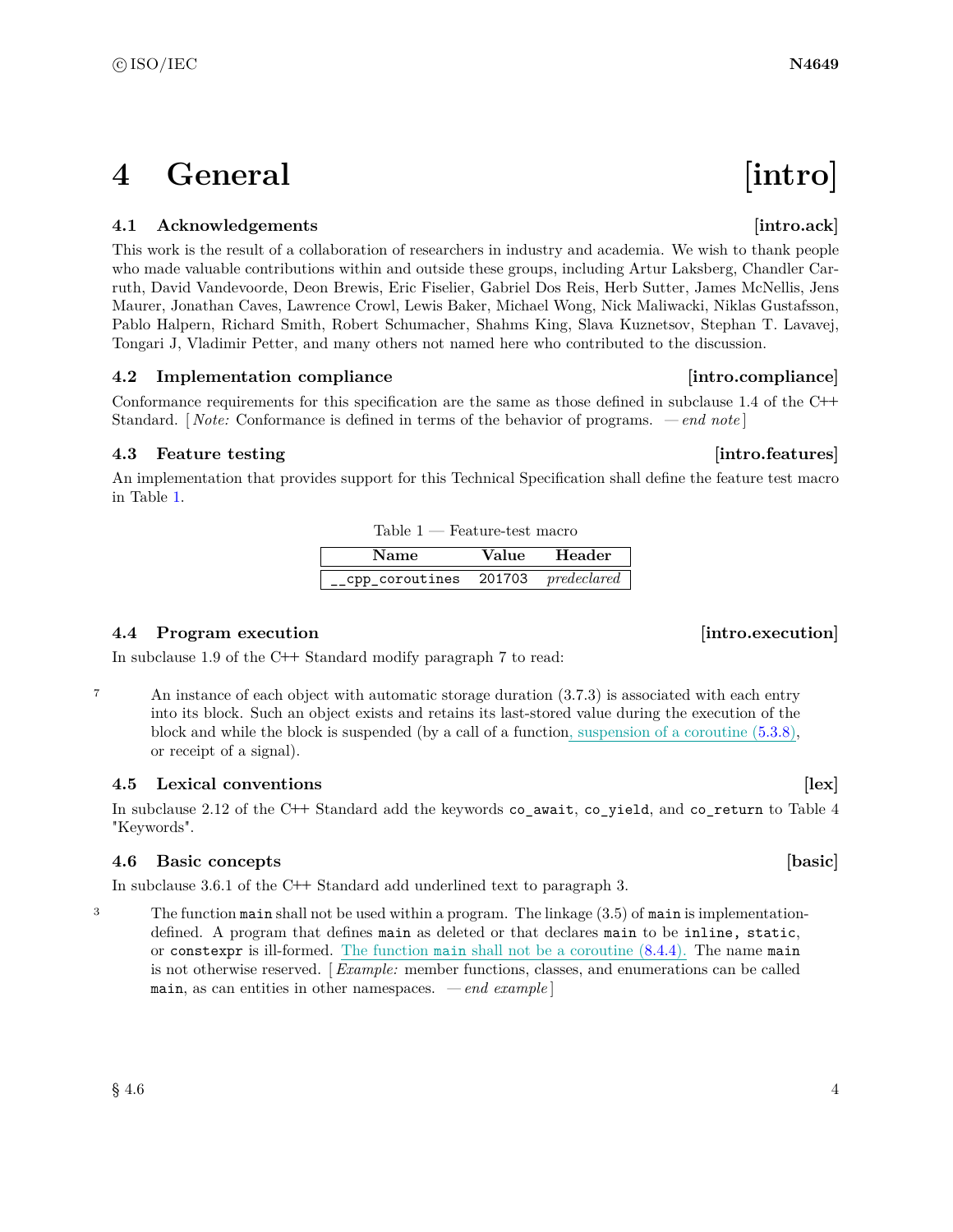## <span id="page-8-0"></span>**4.7** Dynamic storage duration **busic is a set of the set of the set of the set of the set of the set of the set of the set of the set of the set of the set of the set of the set of the set of the set of the set of the set**

In subclause 3.7.4.1 of the C**++** Standard modify paragraph 4 as follows:

4 A global allocation function is only called as the result of a new expression  $(5.3.4)$ ,  $\theta$  called directly using the function call syntax  $(5.2.2)$ , called indirectly to allocate storage for a coroutine frame [\(8.4.4\)](#page-16-2), or called indirectly through calls to the functions in the C**++** standard library. [ *Note:* In particular, a global allocation function is not called to allocate storage for objects with static storage duration (3.7.1), for objects or references with thread storage duration (3.7.2), for objects of type std::type\_info (5.2.8), or for an exception object (15.1). *— end note* ]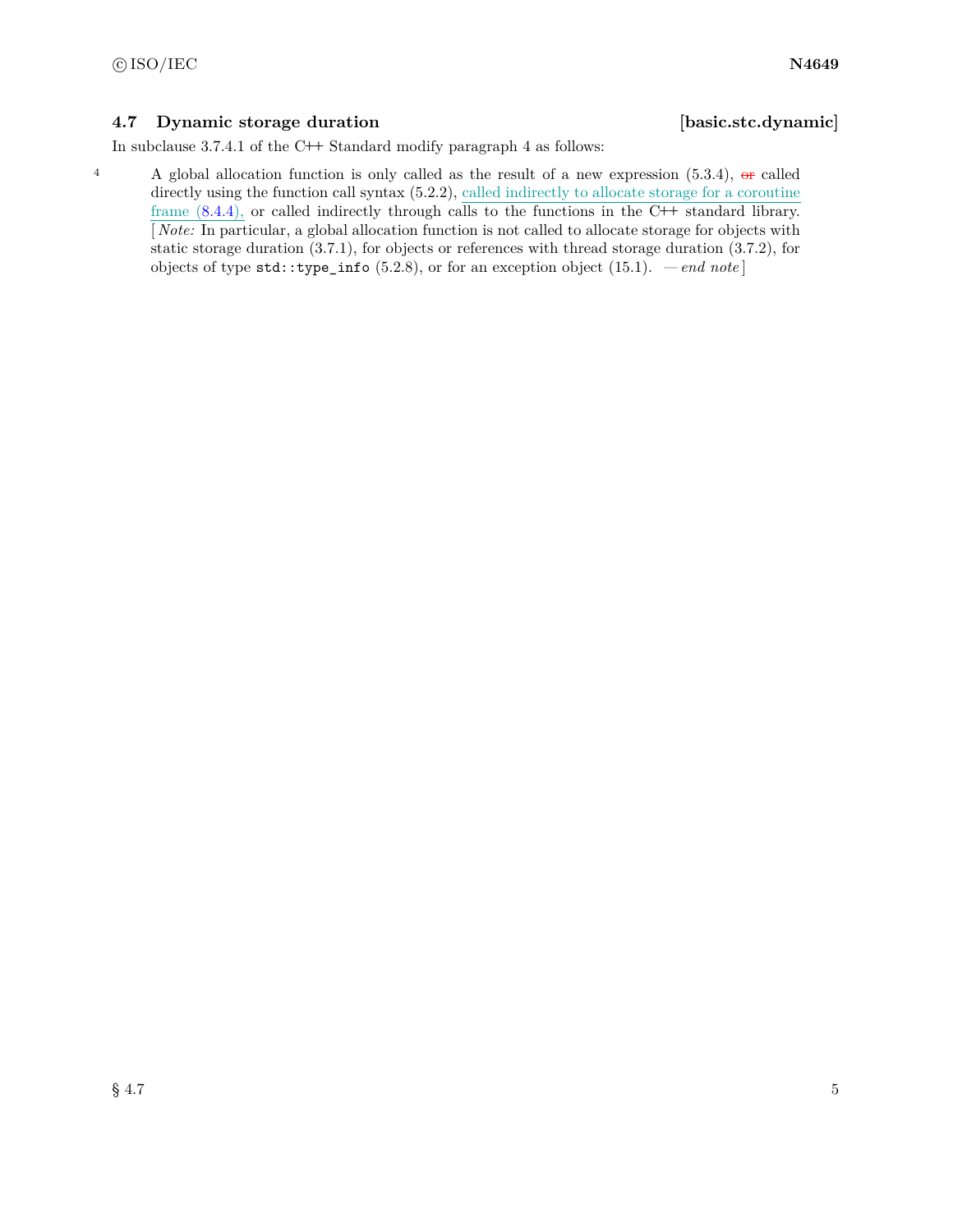## <span id="page-9-0"></span>**5 Expressions [expr]**

### <span id="page-9-1"></span>**5.3** Unary expressions [expr.unary]

Add *await-expression* to the grammar production *unary-expression*:

*unary-expression:*

*postfix-expression* ++ *cast-expression* -- *cast-expression await-expression unary-operator cast-expression* sizeof *unary-expression* sizeof ( *type-id* ) sizeof ... ( *identifier* ) alignof ( *type-id* ) *noexcept-expression new-expression delete-expression*

### <span id="page-9-2"></span>**5.3.8** Await **and Await Expression Expression Expression Expression Expression**

Add this subclause to [5.3.](#page-9-1)

<sup>1</sup> The co\_await expression is used to suspend evaluation of a coroutine  $(8.4.4)$  while awaiting completion of the computation represented by the operand expression.

*await-expression:*

co\_await *cast-expression*

- <sup>2</sup> An *await-expression* shall appear only in a potentially-evaluated expression within the *compoundstatement* of a *function-body* outside of a *handler* (Clause 15). In a *declaration-statement* or in the *simple-declaration* (if any) of a *for-init-statement*, an *await-expression* shall appear only in an *initializer* of that *declaration-statement* or *simple-declaration*. An *await-expression* shall not appear in a default argument (8.3.6). A context within a function where an *await-expression* can appear is called a *suspension context* of the function.
- <sup>3</sup> Evaluation of an *await-expression* involves the following auxiliary types, expressions, and objects:
- $(3.1)$  *p* is an lyalue naming the promise object  $(8.4.4)$  of the enclosing coroutine and *P* is the type of that object.
- (3.2) *a* is the *cast-expression* if the *await-expression* was implicitly produced by a *yield-expression* [\(5.20\)](#page-11-2), an initial suspend point, or a final suspend point [\(8.4.4\)](#page-16-2). Otherwise, the *unqualified-id* await\_transform is looked up within the scope of *P* by class member access lookup (3.4.5), and if this lookup finds at least one declaration, then *a* is *p*.await\_transform(*cast-expression* ); otherwise, *a* is the *cast-expression*.
- $(3.3)$   $-$  *o* is determined by enumerating the applicable operator co await functions for an argument *a* (13.3.1.2), and choosing the best one through overload resolution (13.3). If overload resolution is ambiguous, the program is ill-formed. If no viable functions are found, *o* is *a*. Otherwise, *o* is a call to the selected function.
- $(e^{(3.4)})$  *e* is a temporary object copy-initialized from *o* if *o* is a prvalue; otherwise *e* is an lvalue referring to the result of evaluating *o*.

 $\S~5.3.8$  6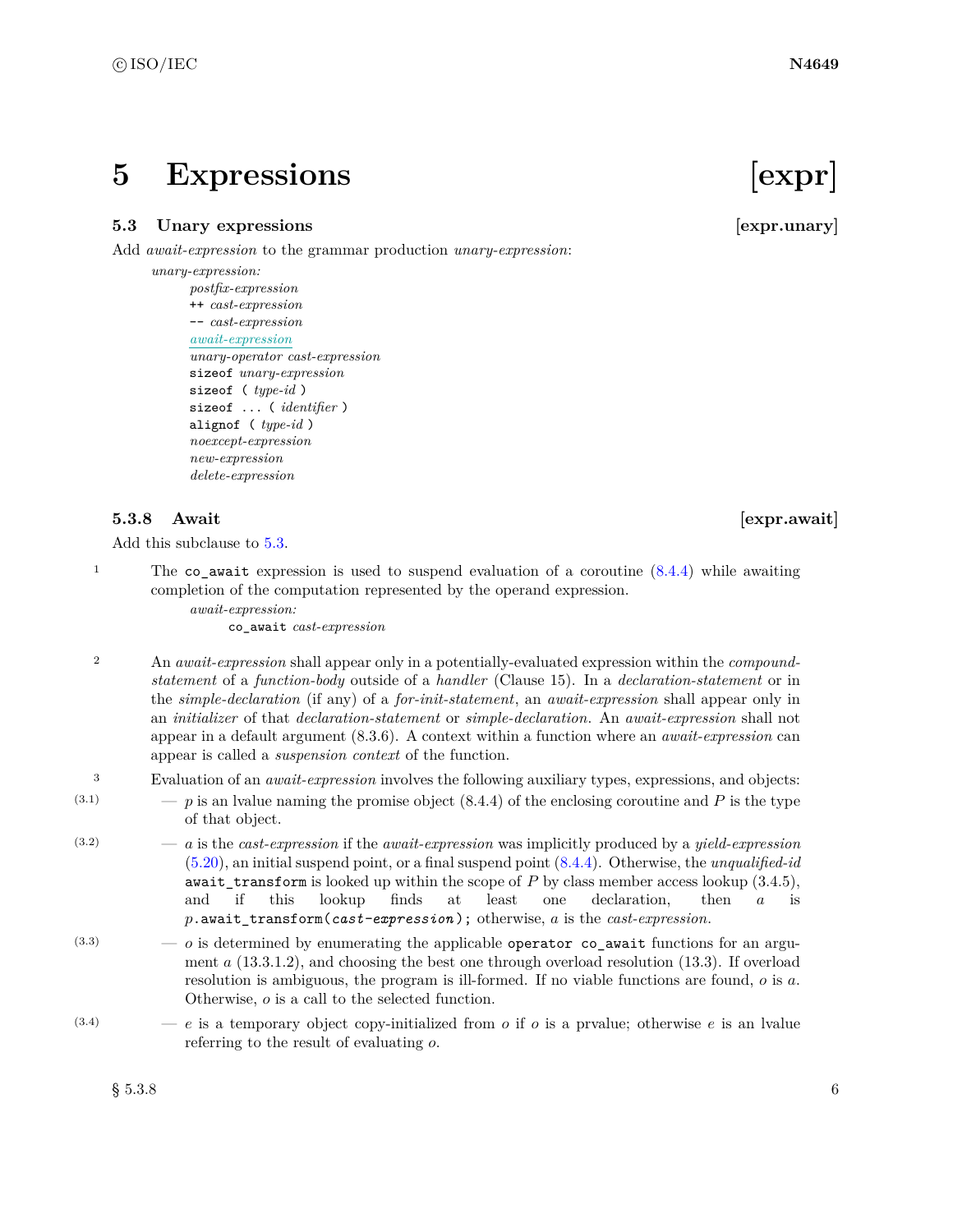- $(h)$   $\longrightarrow$  *h* is an object of type std::experimental::coroutine handle<*P*> referring to the enclosing coroutine.
- (3.6) *await-ready* is the expression *e*.await\_ready(), contextually converted to bool.
- $\mu$ <sup>(3.7)</sup> *await-suspend* is the expression *e*. await\_suspend(*h*), which shall be a prvalue of type void or bool.
- (3.8)  $-$  *await-resume* is the expression *e*. await resume().
- <sup>4</sup> The *await-expression* has the same type and value category as the await-resume expression.
- <sup>5</sup> The *await-expression* evaluates the *await-ready* expression, then:
- (5.1) If the result is false, the coroutine is considered suspended. Then, the *await-suspend* expression is evaluated. If that expression has type bool and evaluates to false, the coroutine is resumed. If that expression exits via an exception, the exception is caught, the coroutine is resumed, and the exception is immediately re-thrown (15.1). Otherwise, control flow returns to the current caller or resumer  $(8.4.4)$  without exiting any scopes  $(6.6)$ .
- (5.2) If the result is true, or when the coroutine is resumed, the *await-resume* expression is evaluated, and its result is the result of the *await-expression*.

```
6 [Example:
```

```
template <typename T>
struct my_future {
  ...
 bool await_ready();
 void await_suspend(std::experimental::coroutine_handle<>);
 T await_resume();
};
template <class Rep, class Period>
auto operator co_await(std::chrono::duration<Rep, Period> d) {
  struct awaiter {
    std::chrono::system_clock::duration duration;
    ...
    awaiter(std::chrono::system_clock::duration d) : duration(d){}
    bool await_ready() const { return duration.count() <= 0; }
    void await_resume() {}
    void await_suspend(std::experimental::coroutine_handle<> h){...}
 };
 return awaiter{d};
}
using namespace std::chrono;
my_future<int> h();
my_future<void> g() {
  std::cout << "just about go to sleep...\n";
  co_await 10ms;
  std::cout << "resumed\n";
  co_await h();
}
auto f(int x = co_await h()); // error: await-expression outside of function suspension context
```
int a[] = { co\_await h() }; *// error: await-expression outside of function suspension context*

*— end example* ]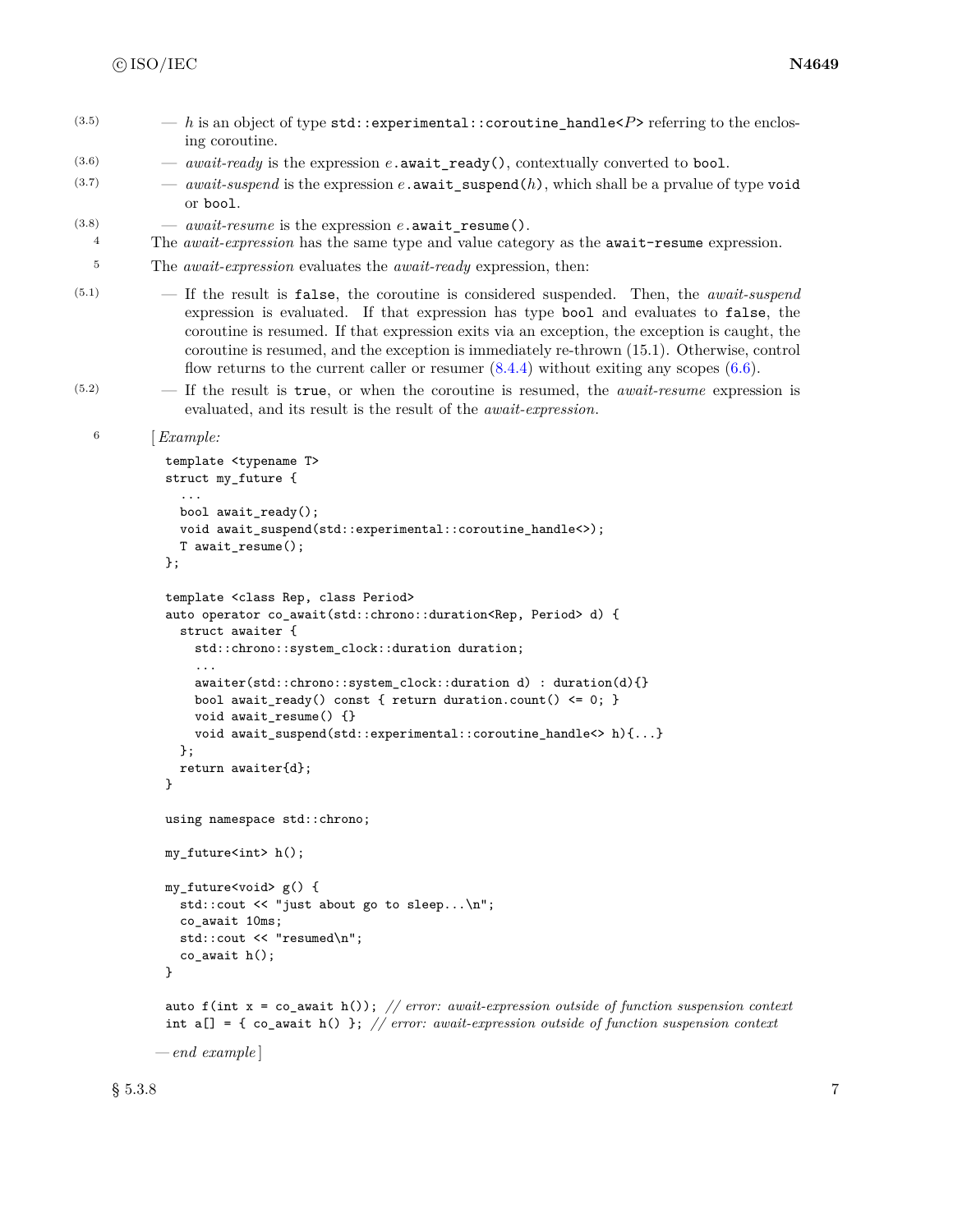### <span id="page-11-0"></span>**5.17 Assignment and compound assignment operators [expr.ass]**

Add *yield-expression* to the grammar production *assignment-expression*.

- *assignment-expression:*
	- *conditional-expression logical-or-expression assignment-operator initializer-clause throw-expression yield-expression*

### <span id="page-11-1"></span>**5.19 Constant expressions** *expressions expr.const*

Add bullets prohibiting *await-expression* and *yield-expression* to paragraph 2.

- $-$  an *await-expression*  $(5.3.8)$ ;
- a *yield-expression* [\(5.20\)](#page-11-2);

### <span id="page-11-2"></span>**5.20 Yield is a set of the contract of the contract of the contract of the contract of the contract of the contract of the contract of the contract of the contract of the contract of the contract of the contract of the**

Add a new subclause to Clause [5.](#page-9-0)

*yield-expression:* co\_yield *assignment-expression* co\_yield *braced-init-list*

<sup>1</sup> A *yield-expression* shall appear only within a suspension context of a function [\(5.3.8\)](#page-9-2). Let *e* be the operand of the *yield-expression* and *p* be an lvalue naming the promise object of the enclosing coroutine  $(8.4.4)$ , then the *yield-expression* is equivalent to the expression co await *p*.yield\_value(*e*).

[*Example:*

```
template <typename T>
struct my_generator {
 struct promise_type {
    T current_value;
    ...
    auto yield_value(T v) {
      current_value = std::move(v);return std::experimental::suspend_always{};
   }
 };
 struct iterator { ... };
 iterator begin();
  iterator end();
};
my_generator<pair<int,int>> g1() {
  for (int i = i; i < 10; ++i) co_yield \{i,i\};
}
my_generator<pair<int,int>> g2() {
  for (int i = i; i < 10; +i) co_yield make_pair(i,i);
}
```
auto f(int x = co\_yield 5); *// error: yield-expression outside of function suspension context* int a[] = { co\_yield 1 }; *// error: yield-expression outside of function suspension context*

```
int main() {
 auto r1 = g1();
```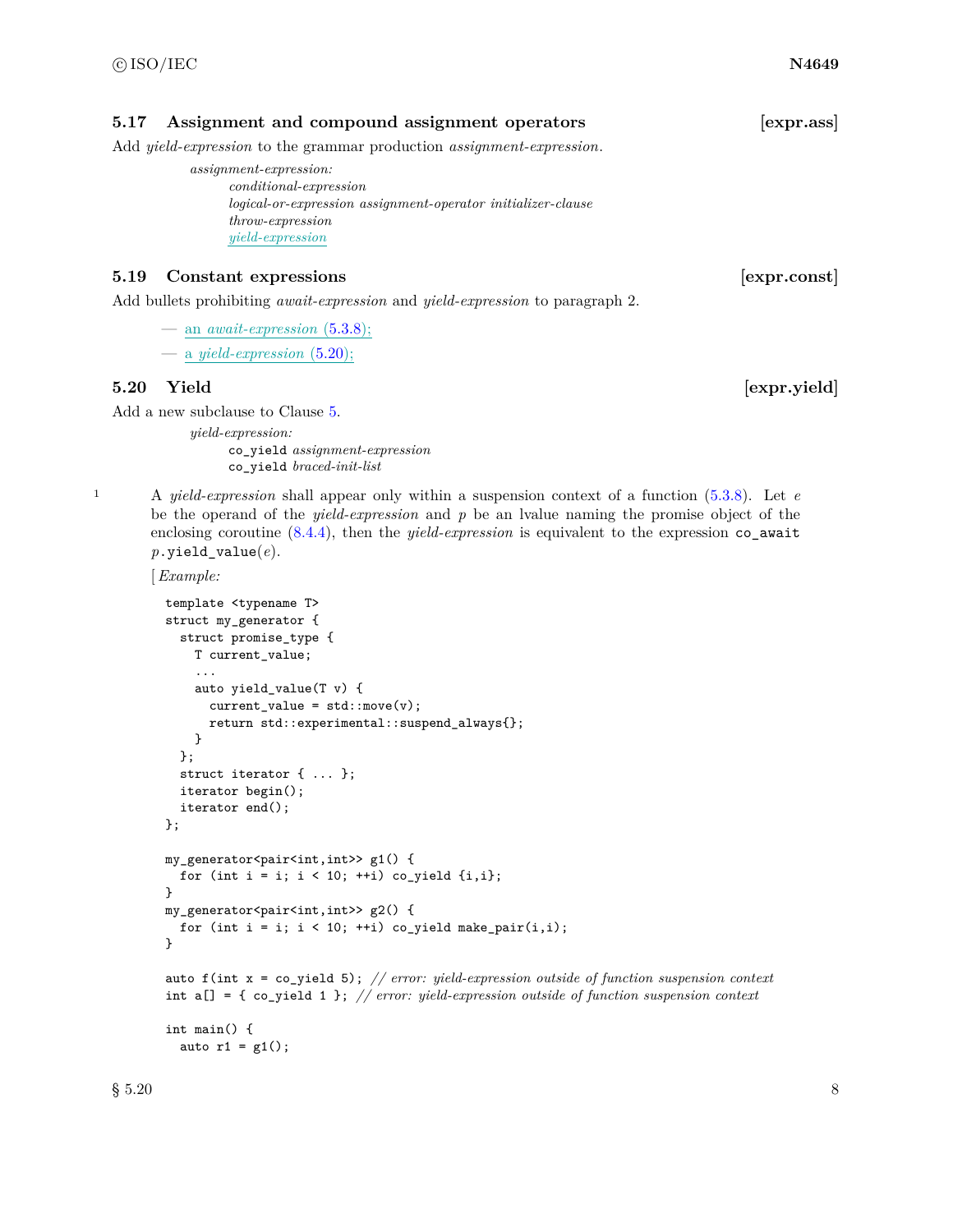```
auto r2 = g2();
   assert(std::equal(r1.begin(), r1.end(), r2.begin(), r2.end()));
 }
— end example ]
```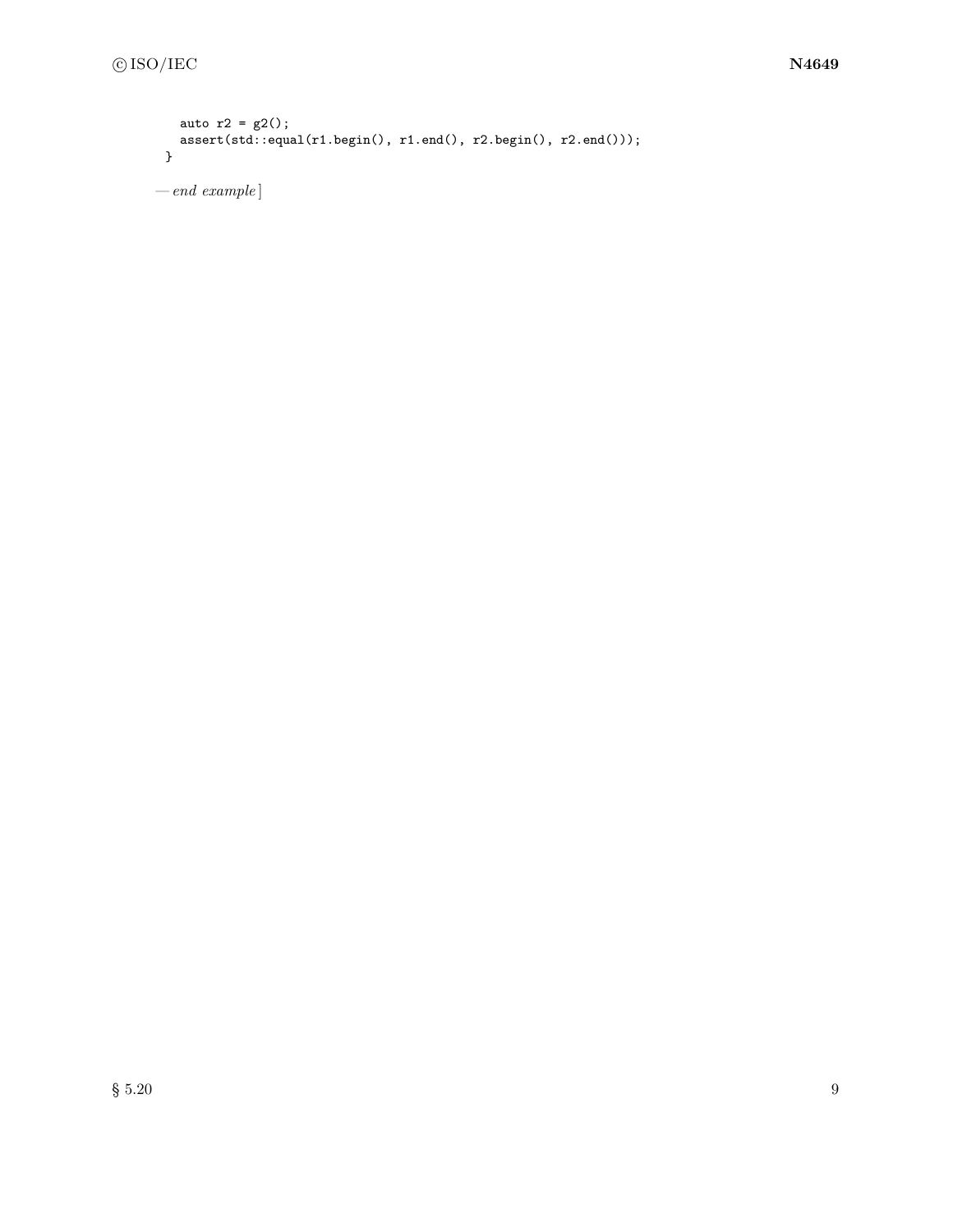## <span id="page-13-0"></span>**6 Statements [stmt.stmt]**

### <span id="page-13-1"></span>**6.5 Iteration statements** *stmt.iter*

Add the underlined text to paragraph 1.

<sup>1</sup> Iteration statements specify looping. *iteration-statement:* while ( *condition* ) *statement* do *statement* while ( *expression* ) ; for ( *for-init-statement conditionopt*; *expressionopt*) *statement* for co\_await*opt* ( *for-range-declaration* : *for-range-initializer* ) *statement*

### <span id="page-13-3"></span>**6.5.4 The range-based for statement [stmt.ranged]**

Add the underlined text to paragraph 1.

<sup>1</sup> For a range-based for statement of the form

for co\_await*opt* ( *for-range-declaration : expression* ) *statement*

let *range-init* be equivalent to the *expression* surrounded by parentheses<sup>[1](#page-13-2)</sup>

( *expression* )

and for a range-based for statement of the form

for co\_await*opt* ( *for-range-declaration* : *braced-init-list* ) *statement*

let *range-init* be equivalent to the *braced-init-list*. In each case, a range-based for statement is equivalent to

```
{
  auto && __range = range-init;
  for ( auto __begin = co_awaitopt begin-expr,
  _{--}end = end-expr;
  _{--}begin != _{--}end;
   co_awaitopt ++__begin ) {
    for-range-declaration = *__begin;
    statement
  }
}
```
where co\_await is present if and only if it appears immediately after the for keyword, and \_\_range, \_\_begin, and \_\_end are variables defined for exposition only, and \_RangeT is the type of the expression, and *begin-expr* and *end-expr* are determined as follows: ...

Add the following paragraph after paragraph 2.

<sup>3</sup> A range-based for statement with co\_await shall appear only within a suspension context of a function  $(5.3.8)$ .

<span id="page-13-2"></span><sup>1)</sup> this ensures that a top-level comma operator cannot be reinterpreted as a delimiter between *init-declarator*s in the declaration of \_\_range.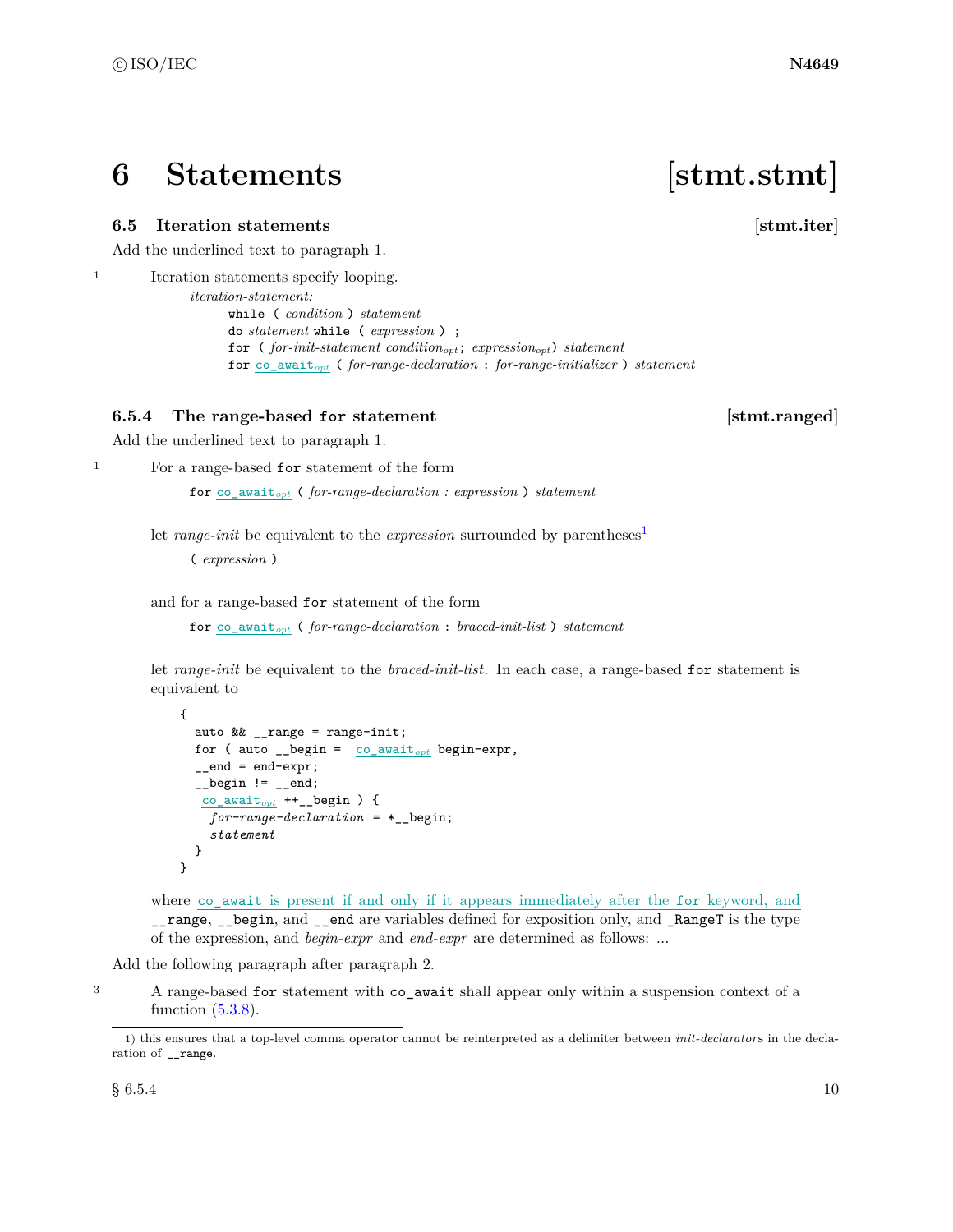## <span id="page-14-0"></span>**6.6 Jump statements** [stmt.jump]

In paragraph 1 add two productions to the grammar:

*jump-statement:* break ; continue ; return *expressionopt*; return *braced-init-list* ; *coroutine-return-statement* goto *identifier* ;

Add the underlined text to paragraph 2:

2 On exit from a scope (however accomplished), objects with automatic storage duration (3.7.3) that have been constructed in that scope are destroyed in the reverse order of their construction. *Note:* A suspension of a coroutine  $(5.3.8)$  is not considered to be an exit from a scope.  $-e<sub>nd</sub>$  note  $\vert$  ...

## <span id="page-14-1"></span>**6.6.3** The return statement **in the statement** is the statement in the statement is statement in the statement of  $\left[$ stmt.return $\right]$

Add the underlined text to the last sentence of paragraph 2:

<sup>2</sup> ... Flowing off the end of a function that is not a coroutine is equivalent to a return with no value; this results in undefined behavior in a value-returning function.

### <span id="page-14-2"></span>**6.6.3.1** The co-return statement [stmt.return.coroutine]

Add this subclause to [6.6.](#page-14-0)

*coroutine-return-statement:* co\_return *expressionopt*; co\_return *braced-init-list*;

- 1 A coroutine returns to its caller or resumer  $(8.4.4)$  by the co\_return statement or when suspended [\(5.3.8\)](#page-9-2). A coroutine shall not return to its caller or resumer by a return statement [\(6.6.3\)](#page-14-1).
- <sup>2</sup> The *expression* or *braced-init-list* of a co\_return statement is called its operand. Let *p* be an lvalue naming the coroutine promise object [\(8.4.4\)](#page-16-2) and *P* be the type of that object, then a co\_return statement is equivalent to:

{ *S*; goto *f inal*\_*suspend*; }

where *f inal*\_*suspend* is as defined in [8.4.4](#page-16-2) and *S* is an expression defined as follows:

- (2.1)  $S$  is p.return\_value(*braced-init-list*), if the operand is a *braced-init-list*;
- $(2.2)$   $S$  is p.return value(*expression*), if the operand is an expression of non-void type;
- (2.3)  $S$  is *p*. return void(), otherwise;

*S* shall be a prvalue of type void.

<sup>3</sup> If *p*. return void() is a valid expression, flowing off the end of a coroutine is equivalent to a co\_return with no operand; otherwise flowing off the end of a coroutine results in undefined behavior.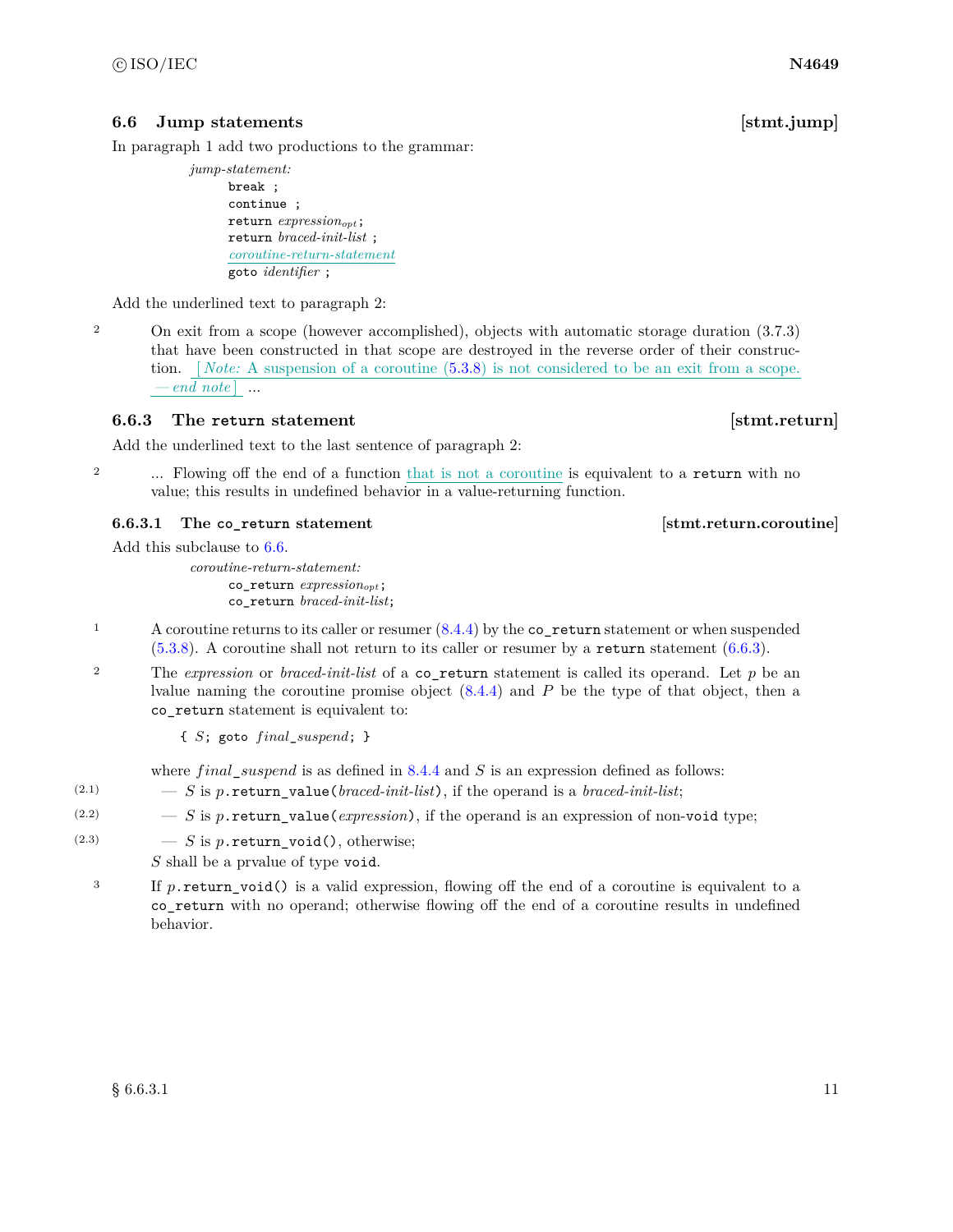## <span id="page-15-0"></span>**7 Declarations [dcl.dcl]**

## <span id="page-15-1"></span>**7.1 Specifiers [dcl.spec]**

## **7.1.5 The constexpr specifier [dcl.constexpr]**

Insert a new bullet after paragraph 3 bullet 1.

- <sup>3</sup> The definition of a constexpr function shall satisfy the following constraints:
- $(3.1)$  it shall not be virtual  $(10.3)$ ;
- (3.2) it shall not be a coroutine  $(8.4.4);$  $(8.4.4);$
- $(3.3)$   $-$  ...

## **7.1.6.4 auto specifier [dcl.spec.auto]**

Add the following paragraph.

<sup>15</sup> A function declared with a return type that uses a placeholder type shall not be a coroutine  $(8.4.4).$  $(8.4.4).$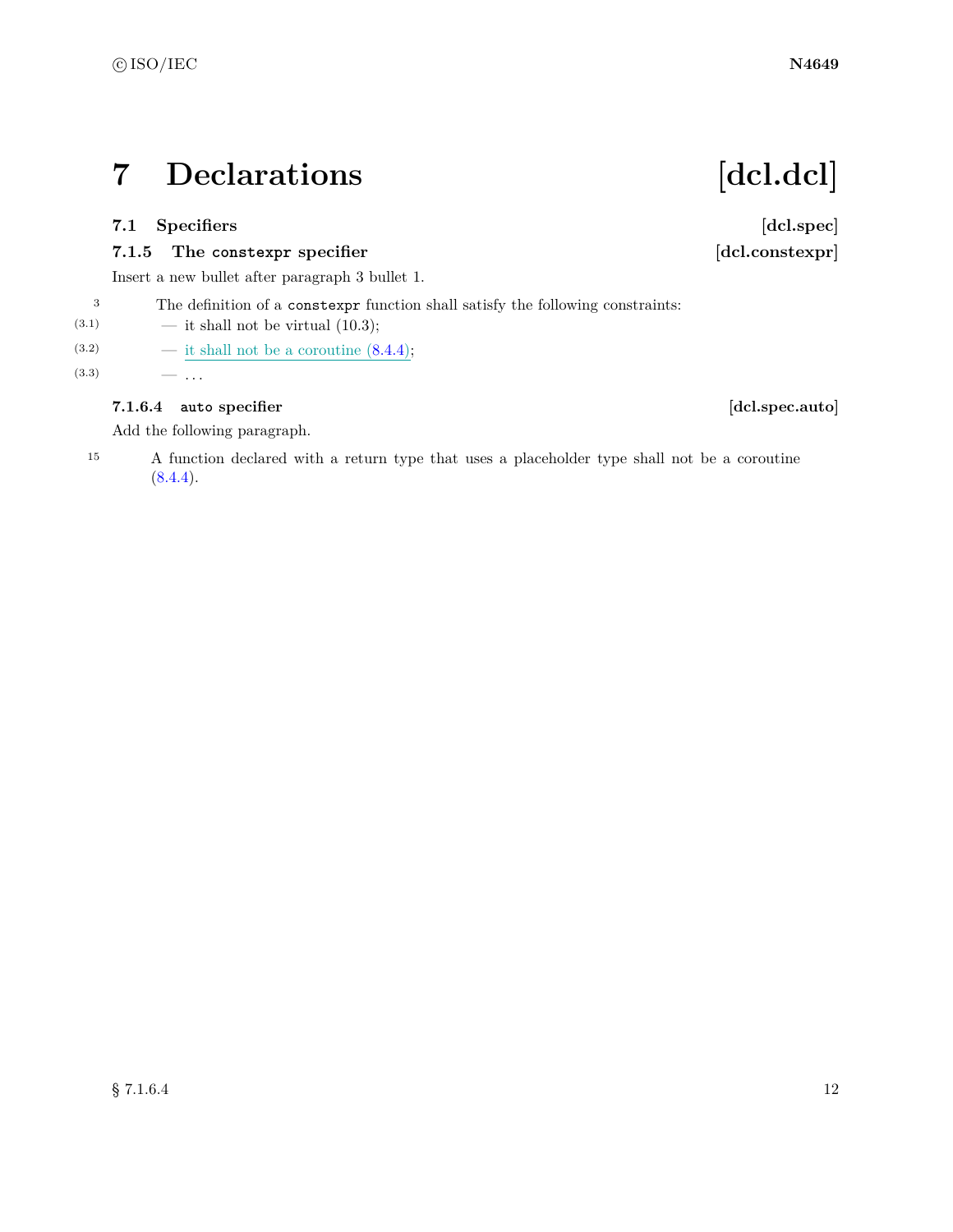## <span id="page-16-0"></span>**8 Declarators [dcl.decl]**

## <span id="page-16-2"></span>**8.4.4 Coroutines** [dcl.fct.def.coroutine]

Add this subclause to [8.4.](#page-16-1)

*— end example* ]

<sup>1</sup> A function is a *coroutine* if it contains a *coroutine-return-statement* [\(6.6.3.1\)](#page-14-2), an *await-expression* [\(5.3.8\)](#page-9-2), a *yield-expression* [\(5.20\)](#page-11-2), or a range-based for [\(6.5.4\)](#page-13-3) with co\_await. The *parameterdeclaration-clause* of the coroutine shall not terminate with an ellipsis that is not part of a *parameter-declaration*.

```
2 [Example:
```

```
task<int> f();
task<void> g1() {
  int i = co_await f();
  std::cout << "f() => " << i << std::endl;
}
template <typename... Args>
task<void> g2(Args&&...) { // OK: ellipsis is a pack expansion
  int i = co_await f();
  std::cout << "f() => " << i << std::endl;
}
task<void> g3(int a, ...) { // error: variable parameter list not allowed
  int i = co_await f();
  std::cout << "f() => " << i << std::endl;
}
```

```
3 For a coroutine f that is a non-static member function, let P_1 denote the type of the implicit
       object parameter (13.3.1) and P_2 ... P_n be the types of the function parameters; otherwise
       let P_1 ... P_n be the types of the function parameters. Let p_1 ... p_n be lvalues denoting
       those objects. Let R be the return type and F be the function-body of f, T be the type
       std::experimental::coroutine_traits<R,P_1,...,P_n, and P be the class type denoted by
        T::promise_type. Then, the coroutine behaves as if its body were:
```

```
{
   P p;
   co_await p.initial_suspend(); // initial suspend point
   try { F } catch(...) { p .unhandled_exception(); }
final_suspend :
   co_await p.final_suspend(); // final suspend point
}
```
where an object denoted as *p* is the *promise object* of the coroutine and its type *P* is the *promise type* of the coroutine.

<sup>4</sup> The *unqualified-id*s return\_void and return\_value are looked up in the scope of class *P*. If both are found, the program is ill-formed. If the *unqualified-id* return\_void is found, flowing

 $\S 8.4.4$  13

# <span id="page-16-1"></span>**8.4 Function definitions and the set of the set of the set of the set of the set of the set of the set of the set of the set of the set of the set of the set of the set of the set of the set of the set of the set of the**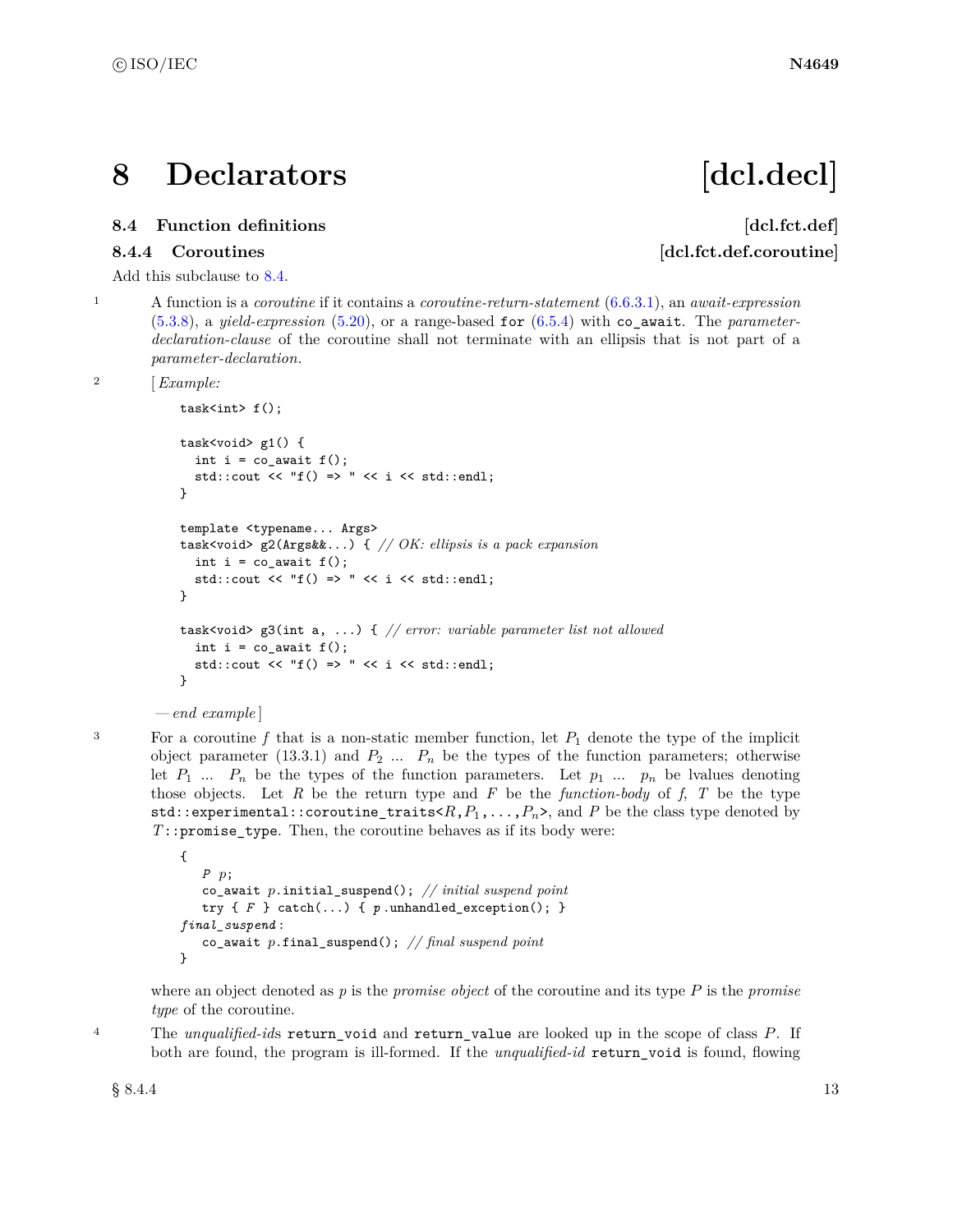off the end of a coroutine is equivalent to a co\_return with no operand. Otherwise, flowing off the end of a coroutine results in undefined behavior.

- <sup>5</sup> When a coroutine returns to its caller, the return value is produced by a call to *p*.get\_return\_object(). A call to a get\_return\_object is sequenced before the call to initial\_suspend and is invoked at most once.
- <sup>6</sup> A suspended coroutine can be resumed to continue execution by invoking a resumption member function [\(18.11.2.5\)](#page-32-0) of an object of type coroutine\_handle<*P*> associated with this instance of the coroutine. The function that invoked a resumption member function is called *resumer*. Invoking a resumption member function for a coroutine that is not suspended results in undefined behavior.
- <sup>7</sup> An implementation may need to allocate additional storage for a coroutine. This storage is known as the *coroutine state* and is obtained by calling a non-array allocation function (3.7.4.1). The allocation function's name is looked up in the scope of *P*. If this lookup fails, the allocation function's name is looked up in the global scope. If the lookup finds an allocation function in the scope of *P*, overload resolution is performed on a function call created by assembling an argument list. The first argument is the amount of space requested, and has type std: : size\_t. The lvalues  $p_1 \ldots p_n$  are the succeeding arguments. If no matching function is found, overload resolution is performed again on a function call created by passing just the amount of space required as an argument of type std::size\_t.
- <sup>8</sup> The *unqualified-id* get\_return\_object\_on\_allocation\_failure is looked up in the scope of class *P* by class member access lookup (3.4.5). If a declaration is found, then the result of a call to an allocation function used to obtain storage for the coroutine state is assumed to return nullptr if it fails to obtain storage, and if a global allocation function is selected, the ::operator new(size\_t, nothrow\_t) form shall be used. If an allocation function returns nullptr, the coroutine returns control to the caller of the coroutine and the return value is obtained by a call to *P*::get\_return\_object\_on\_allocation\_failure(). The allocation function used in this case must have a non-throwing *noexcept-specification*.
- <sup>9</sup> The coroutine state is destroyed when control flows off the end of the coroutine or the destroy member function [\(18.11.2.5\)](#page-32-0) of an object of type std::experimental::coroutine\_handle< $P$ > associated with this coroutine is invoked. In the latter case objects with automatic storage duration that are in scope at the suspend point are destroyed in the reverse order of the construction. The storage for the coroutine state is released by calling a non-array deallocation function (3.7.4.2). If destroy is called for a coroutine that is not suspended, the program has undefined behavior.
- <sup>10</sup> The deallocation function's name is looked up in the scope of *P*. If this lookup fails, the deallocation function's name is looked up in the global scope. If deallocation function lookup finds both a usual deallocation function with only a pointer parameter and a usual deallocation function with both a pointer parameter and a size parameter, then the selected deallocation function shall be the one with two parameters. Otherwise, the selected deallocation function shall be the function with one parameter. If no usual deallocation function is found, the program is ill-formed. The selected deallocation function shall be called with the address of the block of storage to be reclaimed as its first argument. If a deallocation function with a parameter of type std::size\_t is used, the size of the block is passed as the corresponding argument.
- <sup>11</sup> When a coroutine is invoked, a copy is created for each coroutine parameter. Each such copy is an object with automatic storage duration that is direct-initialized from an lvalue referring to the corresponding parameter if the parameter is an lvalue reference, and from an xvalue referring to it otherwise. A reference to a parameter in the function-body of the coroutine is replaced by a reference to its copy. The initialization and destruction of each parameter copy occurs in the context of the called coroutine. Initializations of parameter copies are sequenced before the call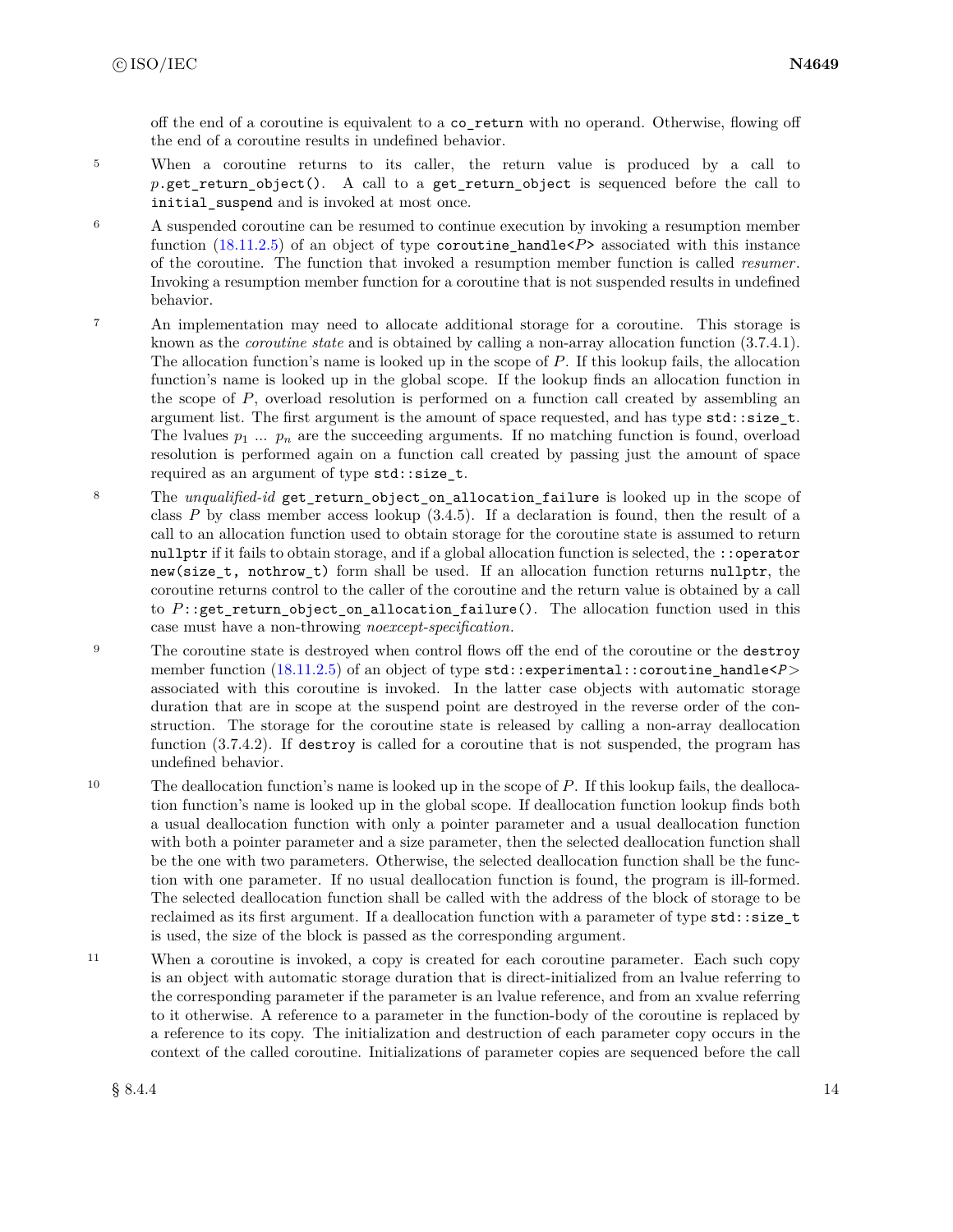to the coroutine promise constructor and indeterminately sequenced with respect to each other. The lifetime of parameter copies ends immediately after the lifetime of the coroutine promise object ends. [ *Note:* If a coroutine has a parameter passed by reference, resuming the coroutine after the lifetime of the entity referred to by that parameter has ended is likely to result in undefined behavior. *— end note* ]

```
[Example:
```

```
// ::operator new(size_t, nothrow_t) will be used if allocation is needed
           struct generator {
             struct promise_type;
             using handle = std::experimental::coroutine_handle<promise_type>;
             struct promise_type {
               int current_value;
               static auto get_return_object_on_allocation_failure() { return generator{nullptr}; }
               auto get_return_object() { return generator{handle::from_promise(*this)}; }
               auto initial_suspend() { return std::experimental::suspend_always{}; }
               auto final_suspend() { return std::experimental::suspend_always{}; }
               auto yield_value(int value) {
                 current_value = value;
                 return std::experimental::suspend_always{};
               }
             };
             bool move_next() { return coro ? (coro.resume(), !coro.done()) : false; }
             int current_value() { return coro.promise().current_value; }
             ~generator() { if(coro) coro.destroy(); }
           private:
             generator(handle h) : coro(h) {}
             handle coro;
           };
           generator f() { co_yield 1; co_yield 2; }
           int main() {
             auto g = f();
             while (g.move_next()) std::cout << g.current_value() << std::endl;
           }
         — end example ]
12 [Example:
             // using a stateful allocator
             class Arena;
             struct my_coroutine {
               struct promise_type {
                 ...
                 template <typename... TheRest>
                 void* operator new(std::size_t size, Arena& pool, TheRest const&...) {
                   return pool.allocate(size);
                 }
                 void operator delete(void* p, std::size_t size) {
                   // reference to a pool is not available
                   // to the delete operator and should be stored
                   // by the allocator as a part of the allocation
                   Arena::deallocate(p, size);
                 }
               };
```
 $\S 8.4.4$  15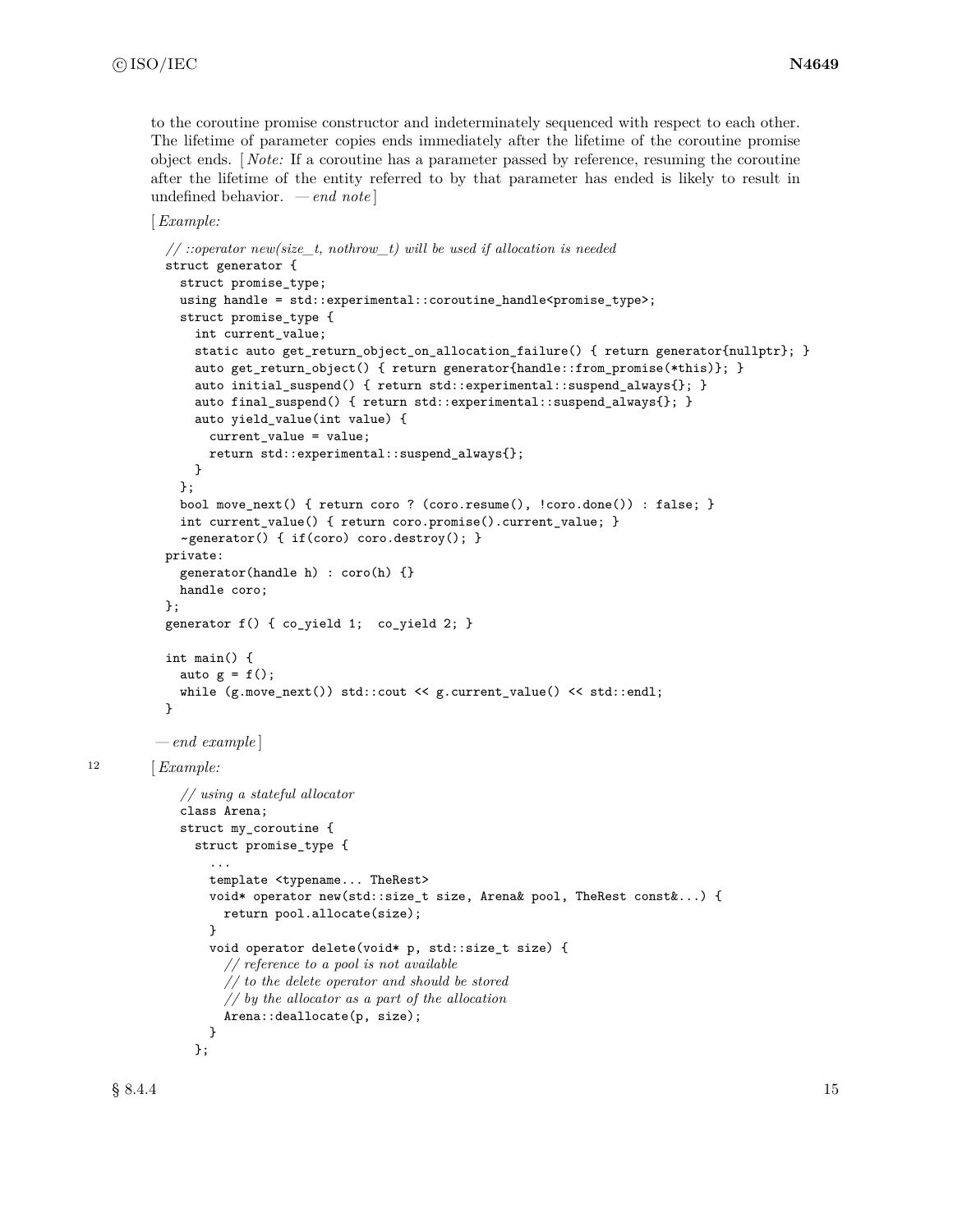```
};
   my_coroutine f(Arena& a) {
      // will\ call\ my\_covutive::promise\_type::operator\ new(<\!<\!required\mbox{-}size\!>),\ a)// to obtain storage for the coroutine state
      co_yield 1;
   }
   int main() {
     Arena memPool;
      for (int i = 0; i < 1'000'000; ++i) f(memPool);
   };
— end example ]
```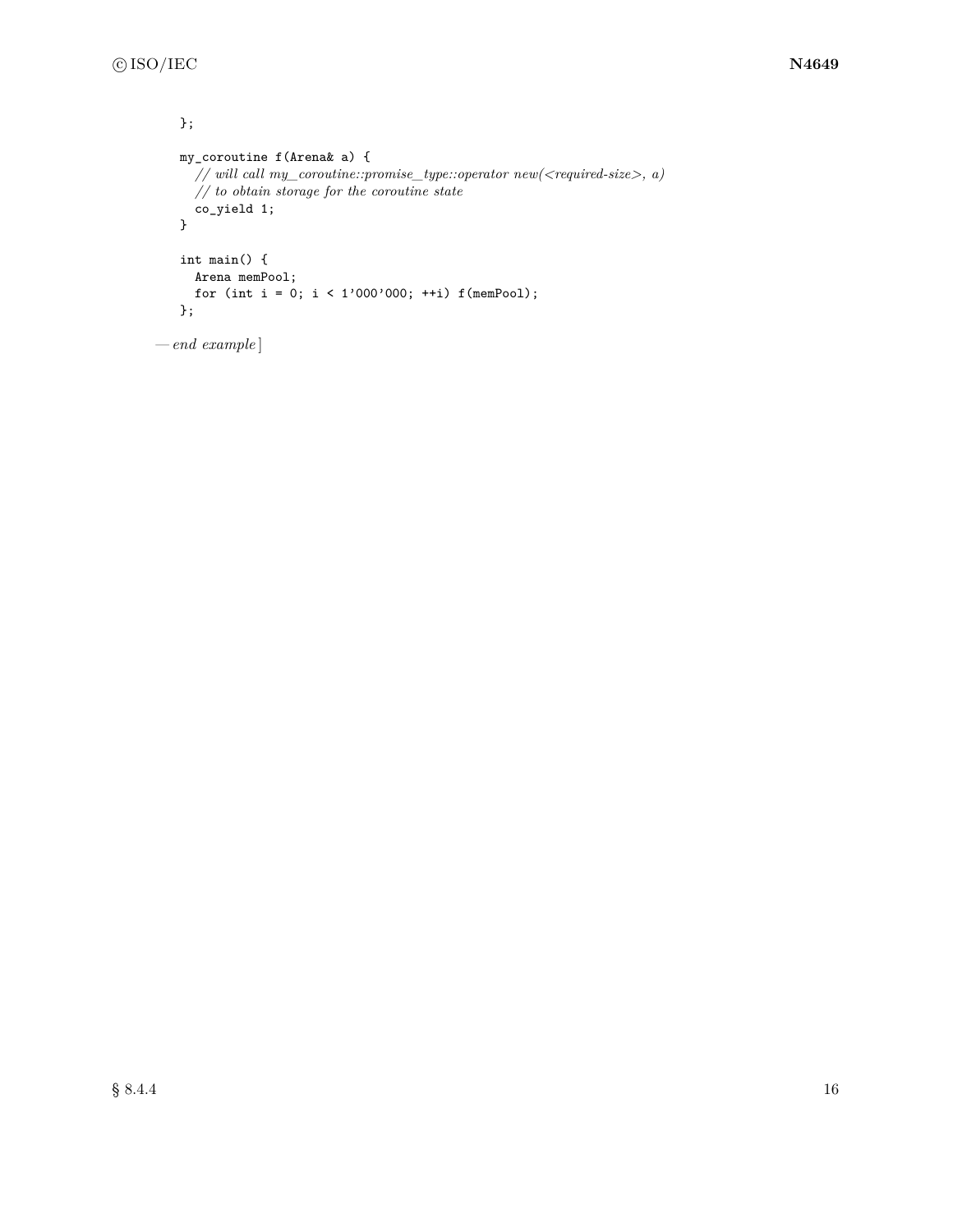# <span id="page-20-0"></span>**9 Classes [class]**

No changes are made to Clause [9](#page-20-0) of the C**++** Standard.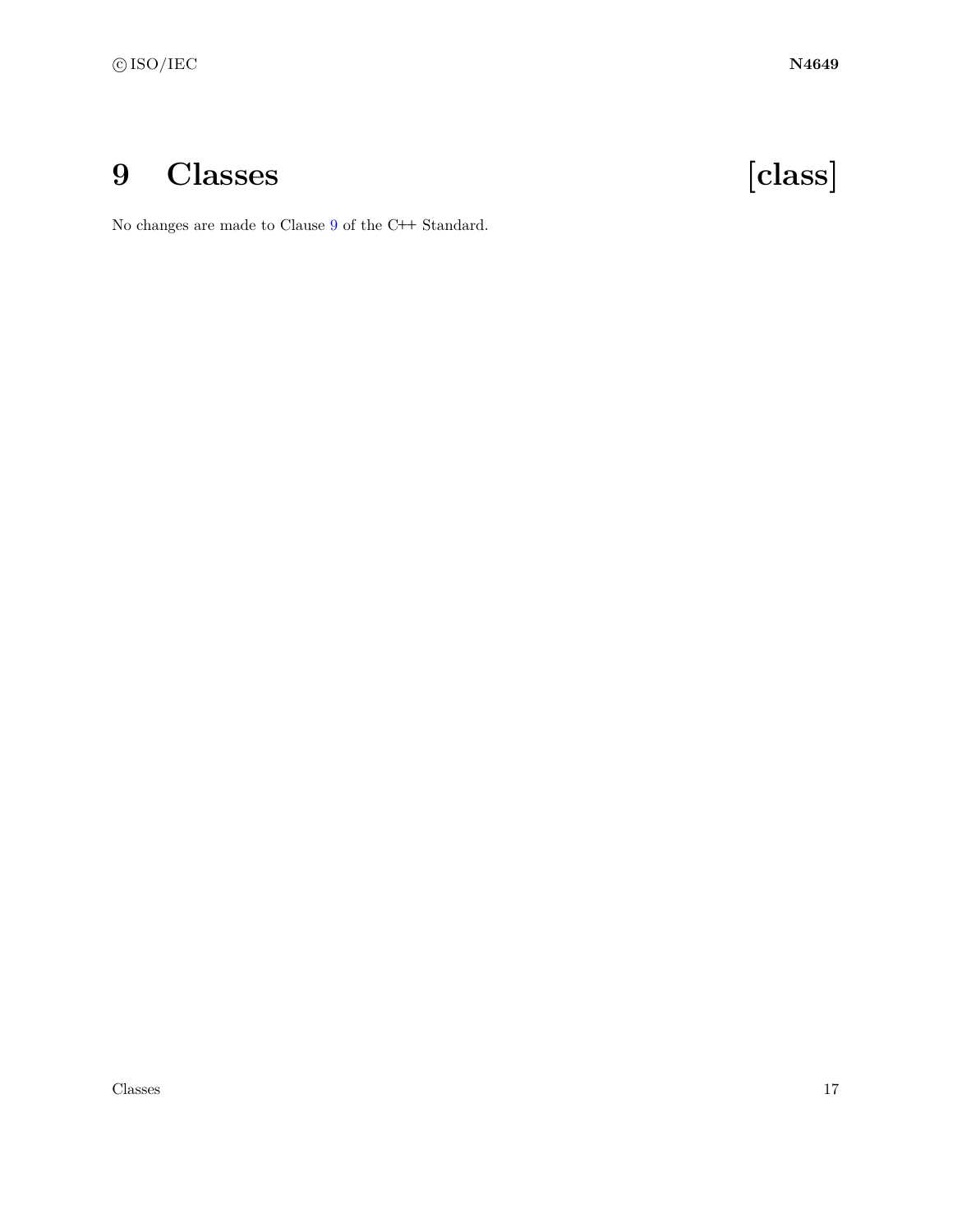## <span id="page-21-0"></span>**10 Derived classes [class.derived]**

No changes are made to Clause [10](#page-21-0) of the C**++** Standard.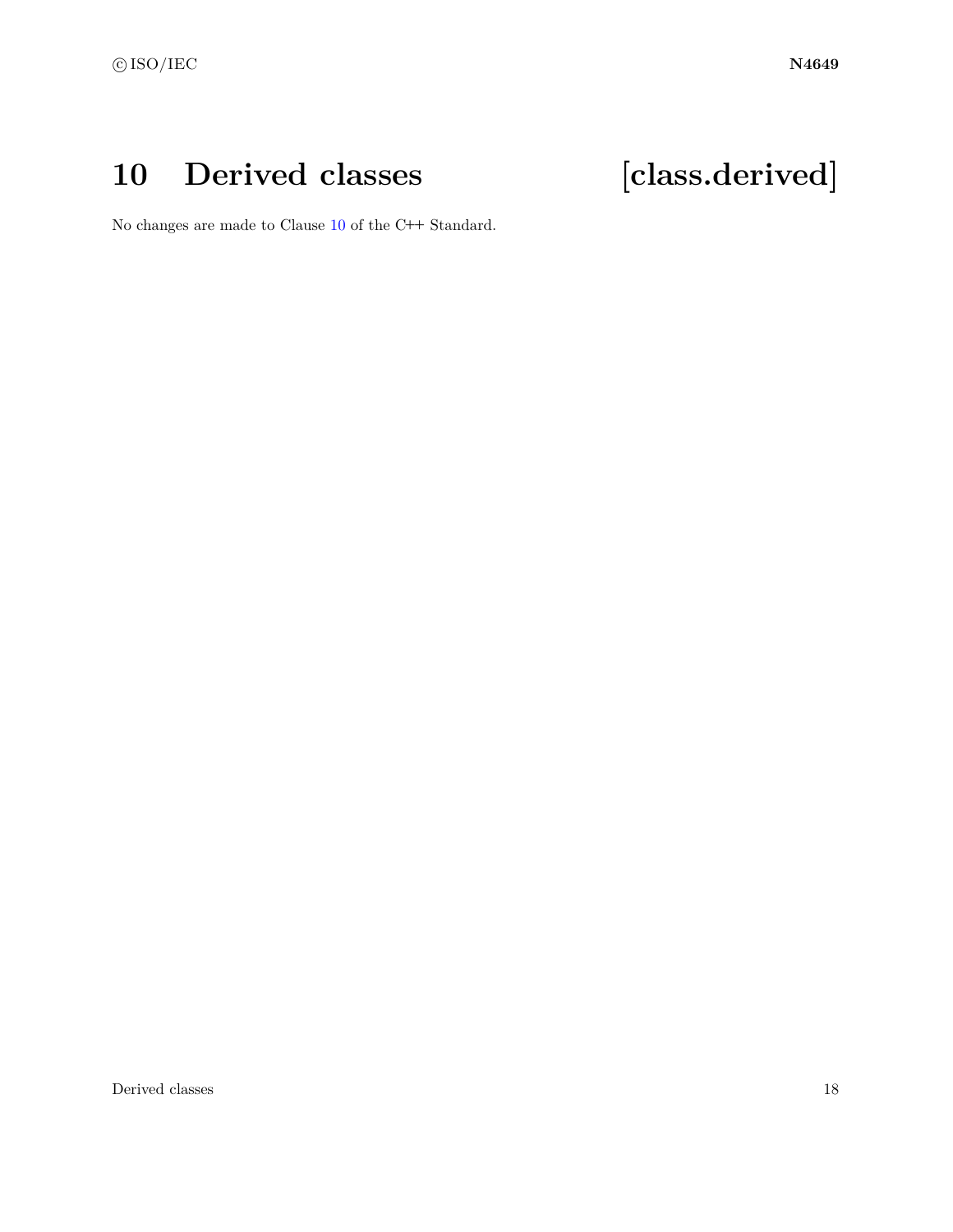## <span id="page-22-0"></span>11 Member Access Control [class.access]



No changes are made to Clause [11](#page-22-0) of the C**++** Standard.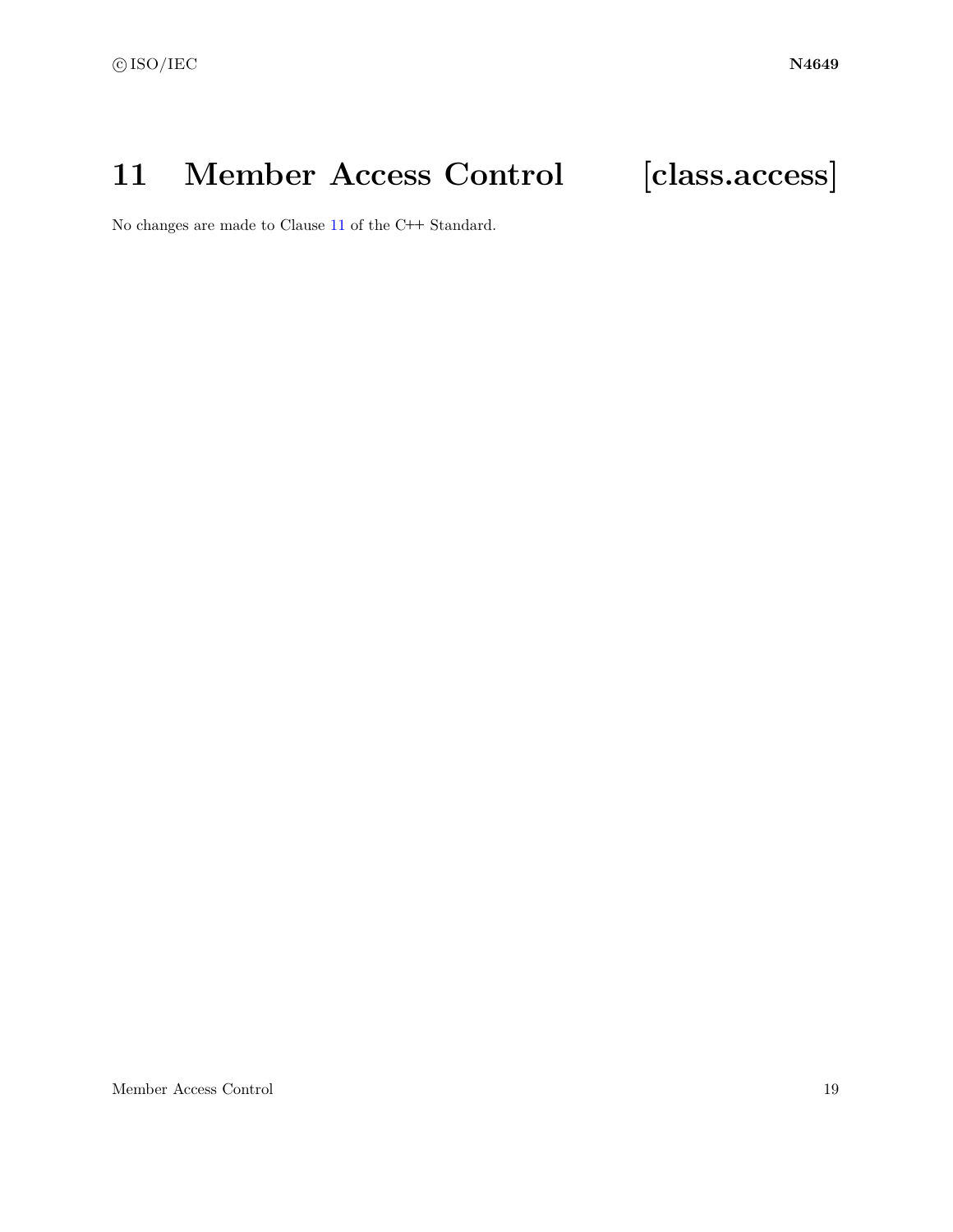## <span id="page-23-0"></span>**12 Special member functions [special]**

### <span id="page-23-1"></span>**12.1 Constructors [class.ctor]**

Add new paragraph after paragraph 5.

<sup>6</sup> A constructor shall not be a coroutine.

### <span id="page-23-2"></span>**12.4 Destructors [class.dtor]**

Add new paragraph after paragraph 16.

<sup>17</sup> A destructor shall not be a coroutine.

### <span id="page-23-3"></span>**12.8 Copying and moving class objects [class.copy]**

Add a bullet to paragraph 31:

— in a coroutine [\(8.4.4\)](#page-16-2), a copy of a coroutine parameter can be omitted and references to that copy replaced with references to the corresponding parameter if the meaning of the program will be unchanged except for the execution of a constructor and destructor for the parameter copy object

Modify paragraph 33 as follows:

<sup>33</sup> When the criteria for elision of a copy/move operation are met, but not for an *exception-declaration*, and the object to be copied is designated by an lvalue, or when the *expression* in a return or co\_return statement is a (possibly parenthesized) *id-expression* that names an object with automatic storage duration declared in the body or *parameter-declaration-clause* of the innermost enclosing function or *lambda-expression*, overload resolution to select the constructor for the copy or the return\_value overload to call is first performed as if the object were designated by an rvalue. If the first overload resolution fails or was not performed, or if the type of the first parameter of the selected constructor or return\_value overload is not an rvalue reference to the object's type (possibly cv-qualified), overload resolution is performed again, considering the object as an lvalue. [ *Note:* This two-stage overload resolution must be performed regardless of whether copy elision will occur. It determines the constructor or return value overload to be called if elision is not performed, and the selected constructor or return\_value overload must be accessible even if the call is elided. *— end note* ]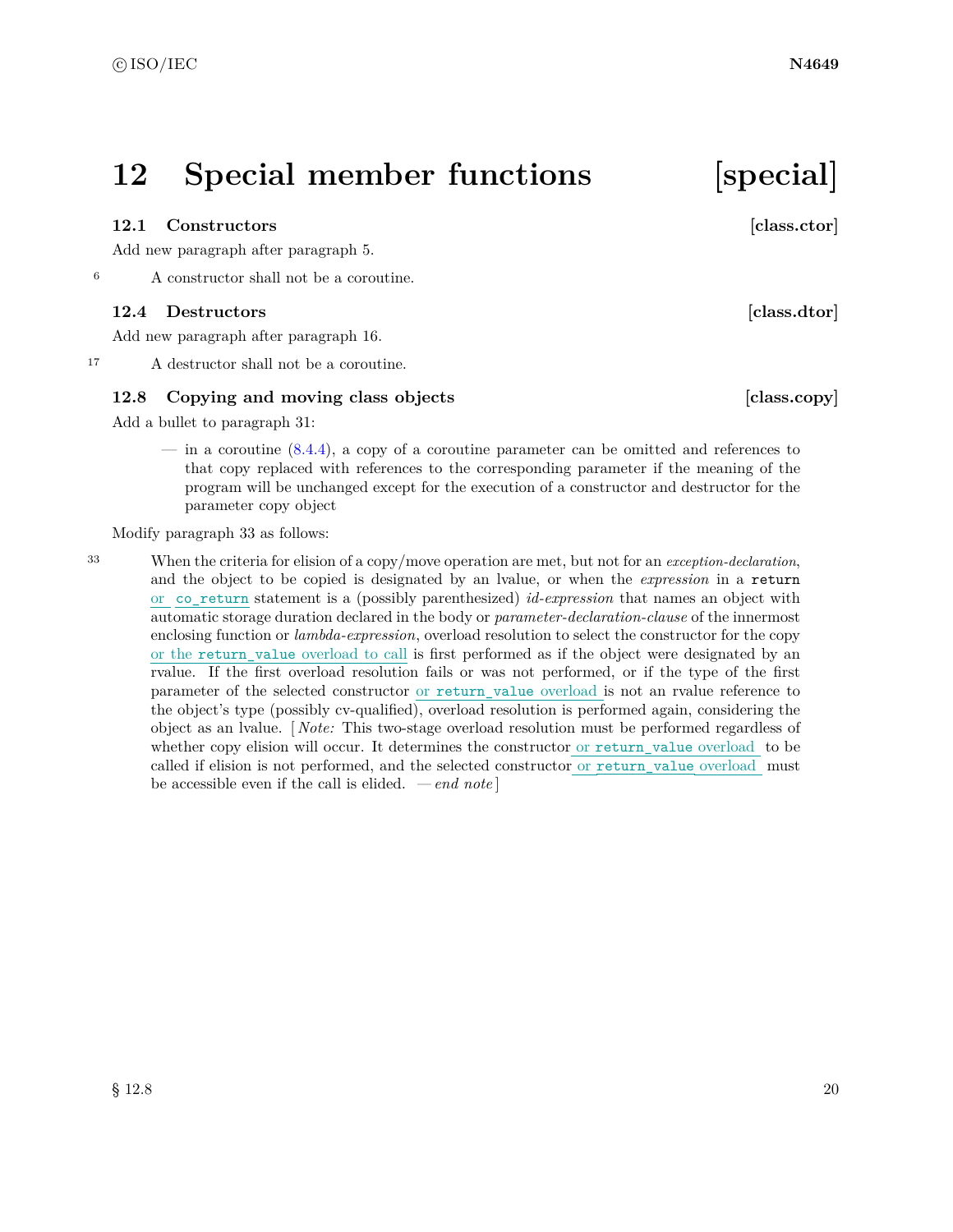## <span id="page-24-0"></span>13 Overloading [over]

## <span id="page-24-1"></span>**13.5 Overloaded operators [over.oper]**

Add co\_await to the list of operators in paragraph 1 before operators () and [].

Add the following paragraph after paragraph 5.

<sup>6</sup> The co\_await operator is described completely in [5.3.8.](#page-9-2) The attributes and restrictions found in the rest of this subclause do not apply to it unless explicitly stated in [5.3.8.](#page-9-2)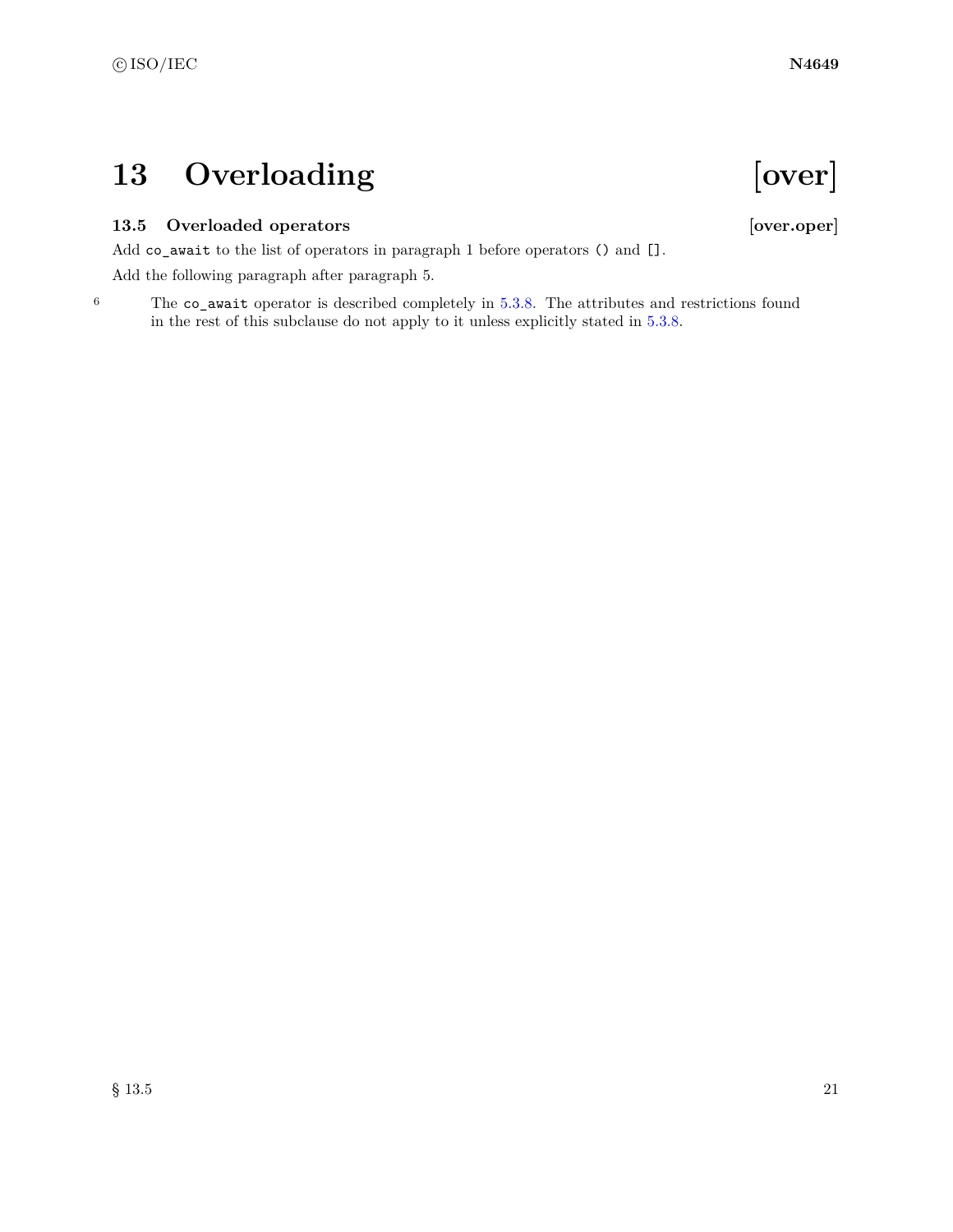# <span id="page-25-0"></span>**14 Templates [temp]**

No changes are made to Clause [14](#page-25-0) of the C**++** Standard.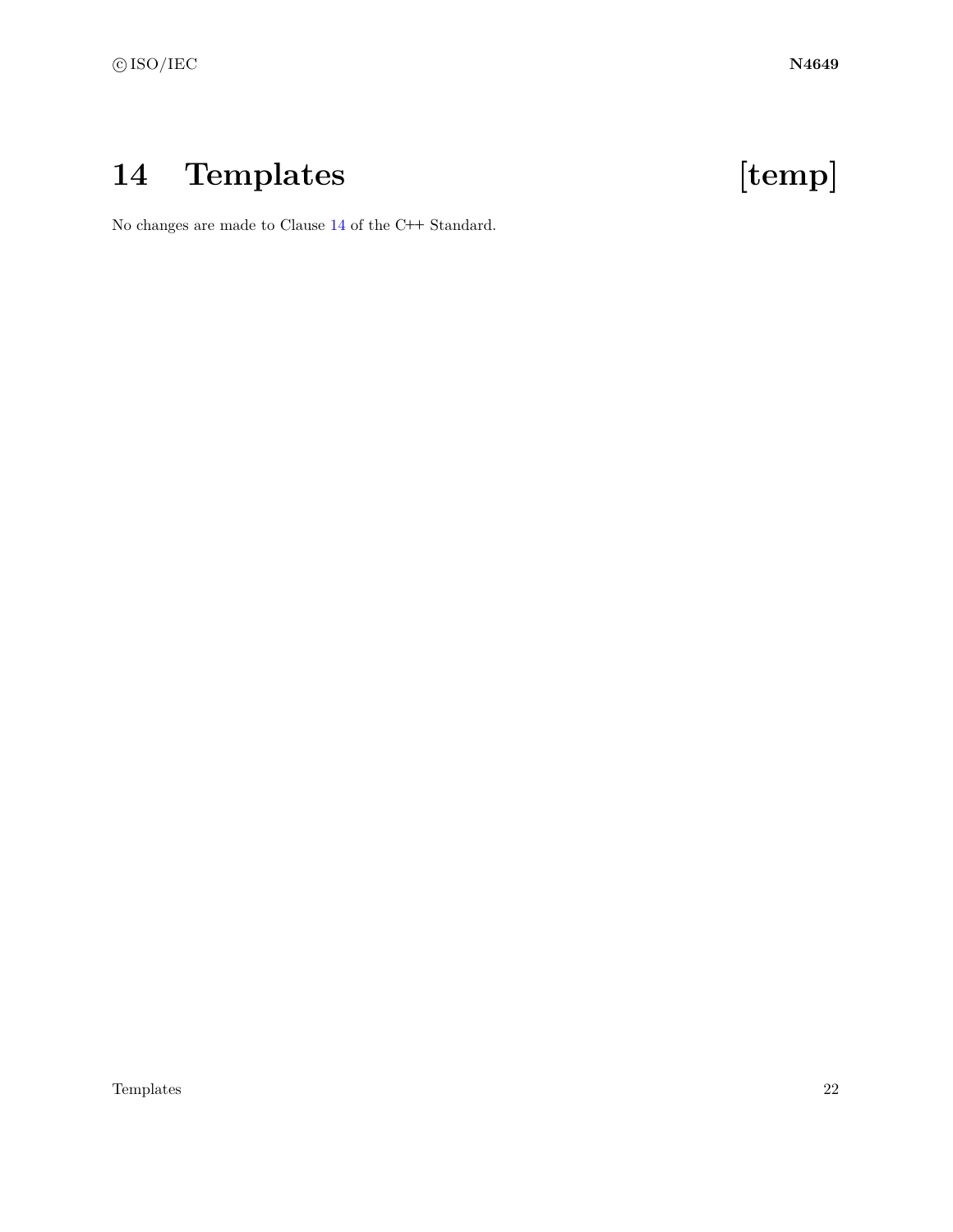## <span id="page-26-0"></span>**15 Exception handling [except]**

No changes are made to Clause [15](#page-26-0) of the C**++** Standard.

Exception handling 23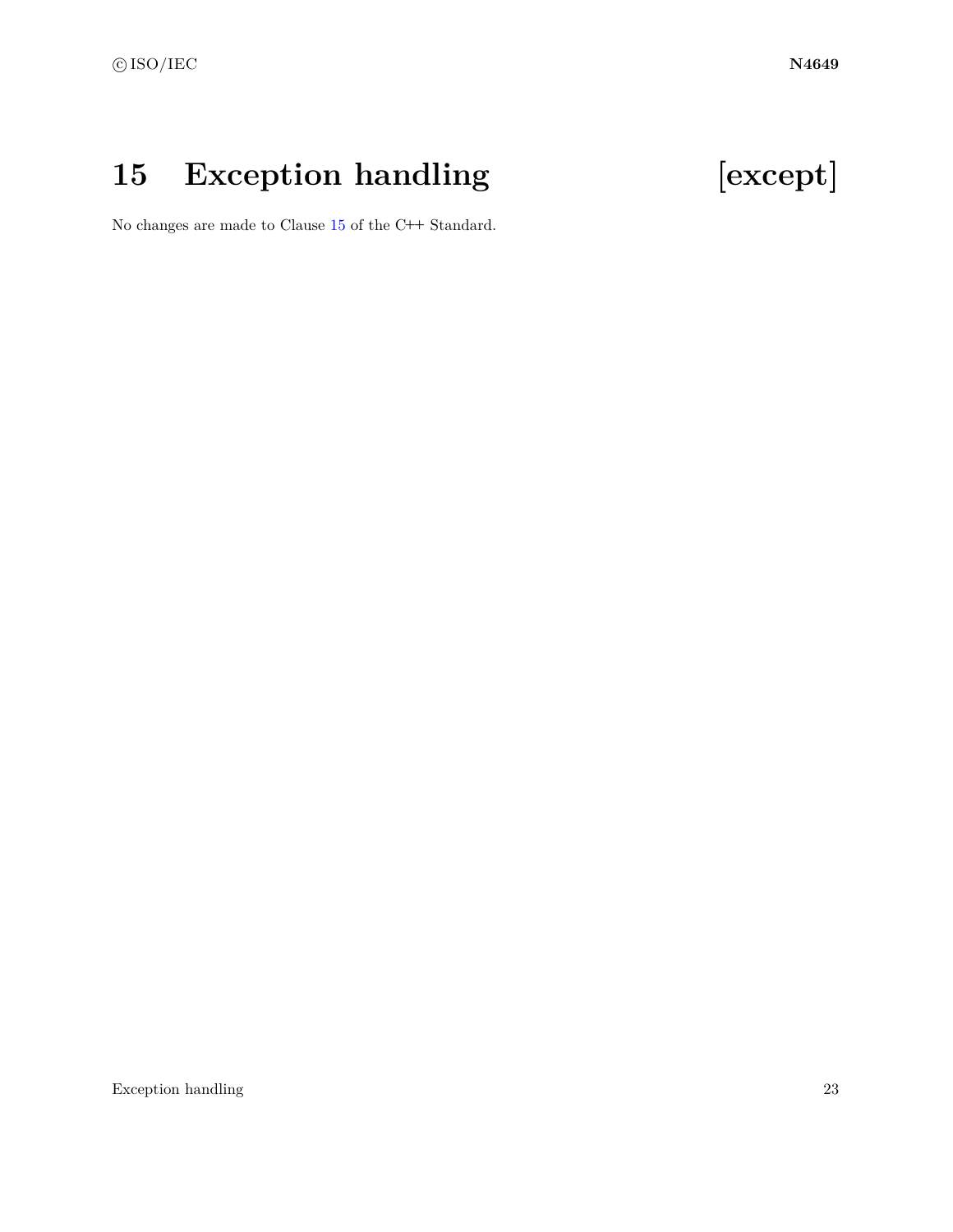# <span id="page-27-0"></span>**16 Preprocessing directives [cpp]**

No changes are made to Clause [16](#page-27-0) of the C**++** Standard.

Preprocessing directives 24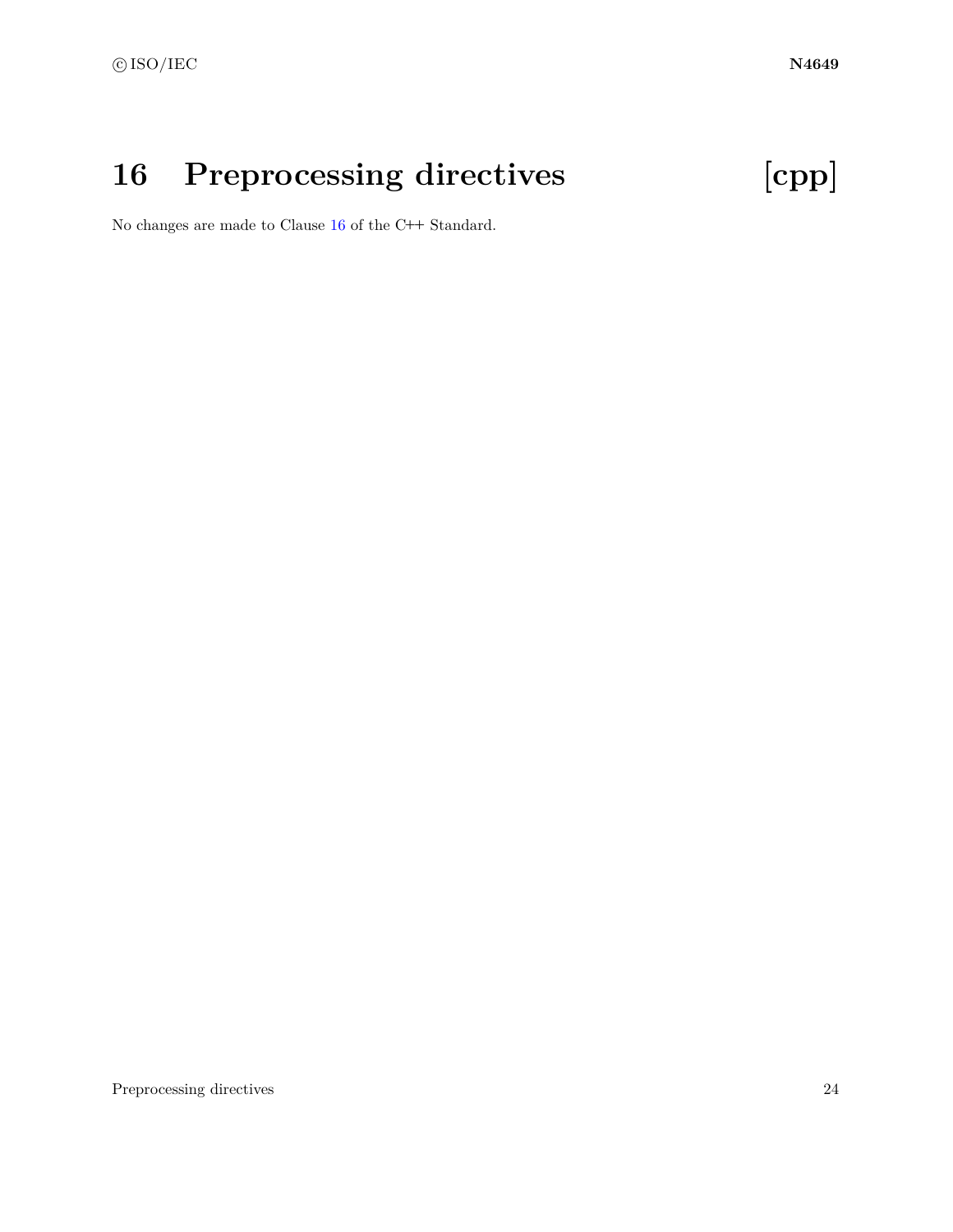## <span id="page-28-0"></span>**17 Library introduction [library]**

## 17.6.1.3 Freestanding implementations [compliance]

Add a row to Table [16](#page-28-1) for coroutine support header  $\langle$ experimental/coroutine>.

|       | Subclause                 | Header(s)                                                         |
|-------|---------------------------|-------------------------------------------------------------------|
|       |                           | $\langle$ ciso646>                                                |
| 18.2  | Types                     | <cstddef></cstddef>                                               |
| 18.3  | Implementation properties | <cfloat> <limits> <climits></climits></limits></cfloat>           |
| 18.4  | Integer types             | <cstdint></cstdint>                                               |
| 18.5  | Start and termination     | <cstdlib></cstdlib>                                               |
| 18.6  | Dynamic memory management | $new$                                                             |
| 18.7  | Type identification       | <typeinfo></typeinfo>                                             |
| 18.8  | Exception handling        | <exception></exception>                                           |
| 18.9  | Initializer lists         | <initializer_list></initializer_list>                             |
| 18.10 | Other runtime support     | <cstdalign> <cstdarg> <cstdbool></cstdbool></cstdarg></cstdalign> |
| 18.11 | Coroutines support        | <experimental coroutine=""></experimental>                        |
| 20.10 | Type traits               | <type_traits></type_traits>                                       |
|       | Atomics                   | <atomic></atomic>                                                 |

<span id="page-28-1"></span>

|  |  |  |  | Table $16$ – C++ headers for freestanding implementations |
|--|--|--|--|-----------------------------------------------------------|
|--|--|--|--|-----------------------------------------------------------|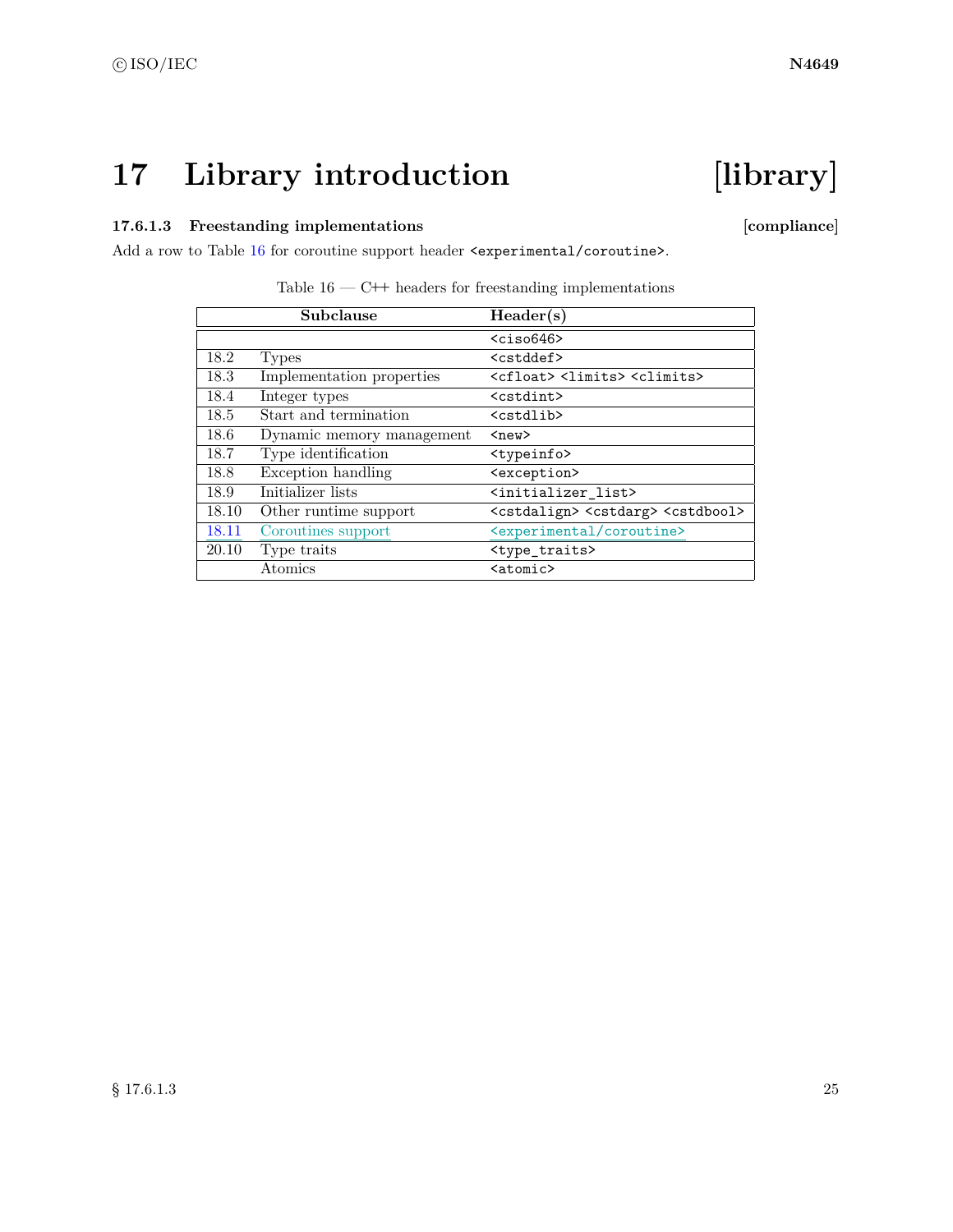## <span id="page-29-0"></span>**18 Language support library [language.support]**

<span id="page-29-1"></span>18.1 General **[Support.general]** 

Add a row to Table [30](#page-29-4) for coroutine support header  $\langle$ experimental/coroutine>.

|       | Subclause                 | Header(s)                                  |
|-------|---------------------------|--------------------------------------------|
| 18.2  | <b>Types</b>              | <cstddef></cstddef>                        |
|       |                           | <limits></limits>                          |
| 18.3  | Implementation properties | <climits></climits>                        |
|       |                           | $\langle$ cfloat $\rangle$                 |
| 18.4  | Integer types             | <cstdint></cstdint>                        |
| 18.5  | Start and termination     | <cstdlib></cstdlib>                        |
| 18.6  | Dynamic memory management | $new$                                      |
| 18.7  | Type identification       | <typeinfo></typeinfo>                      |
| 18.8  | Exception handling        | <exception></exception>                    |
| 18.9  | Initializer lists         | <initializer_list></initializer_list>      |
| 18.11 | Coroutines support        | <experimental coroutine=""></experimental> |
|       |                           | <csignal></csignal>                        |
|       |                           | <csetjmp></csetjmp>                        |
|       |                           | <cstdalign></cstdalign>                    |
| 18.10 | Other runtime support     | <cstdarg></cstdarg>                        |
|       |                           | <cstdbool></cstdbool>                      |
|       |                           | <cstdlib></cstdlib>                        |
|       |                           | <ctime></ctime>                            |

<span id="page-29-4"></span>Table 30 — Language support library summary

## <span id="page-29-2"></span>**18.10 Other runtime support contract to the contract of the support.runtime**

Add underlined text to paragraph 4.

<sup>4</sup> The function signature longjmp(jmp\_buf jbuf, int val) has more restricted behavior in this International Standard. A setjmp/longjmp call pair has undefined behavior if replacing the setjmp and longjmp by catch and throw would invoke any non-trivial destructors for any automatic objects. A call to setjmp or longjmp has undefined behavior if invoked in a suspension context of a coroutine [\(5.3.8\)](#page-9-2).

See also: ISO C 7.10.4, 7.8, 7.6, 7.12.

## <span id="page-29-3"></span>**18.11 Coroutines support library [Support.coroutine]**

Add this subclause to Clause [18.](#page-29-0)

<sup>1</sup> The header <experimental/coroutine> defines several types providing compile and run-time support for coroutines in a C**++** program.

**Header <experimental/coroutine> synopsis**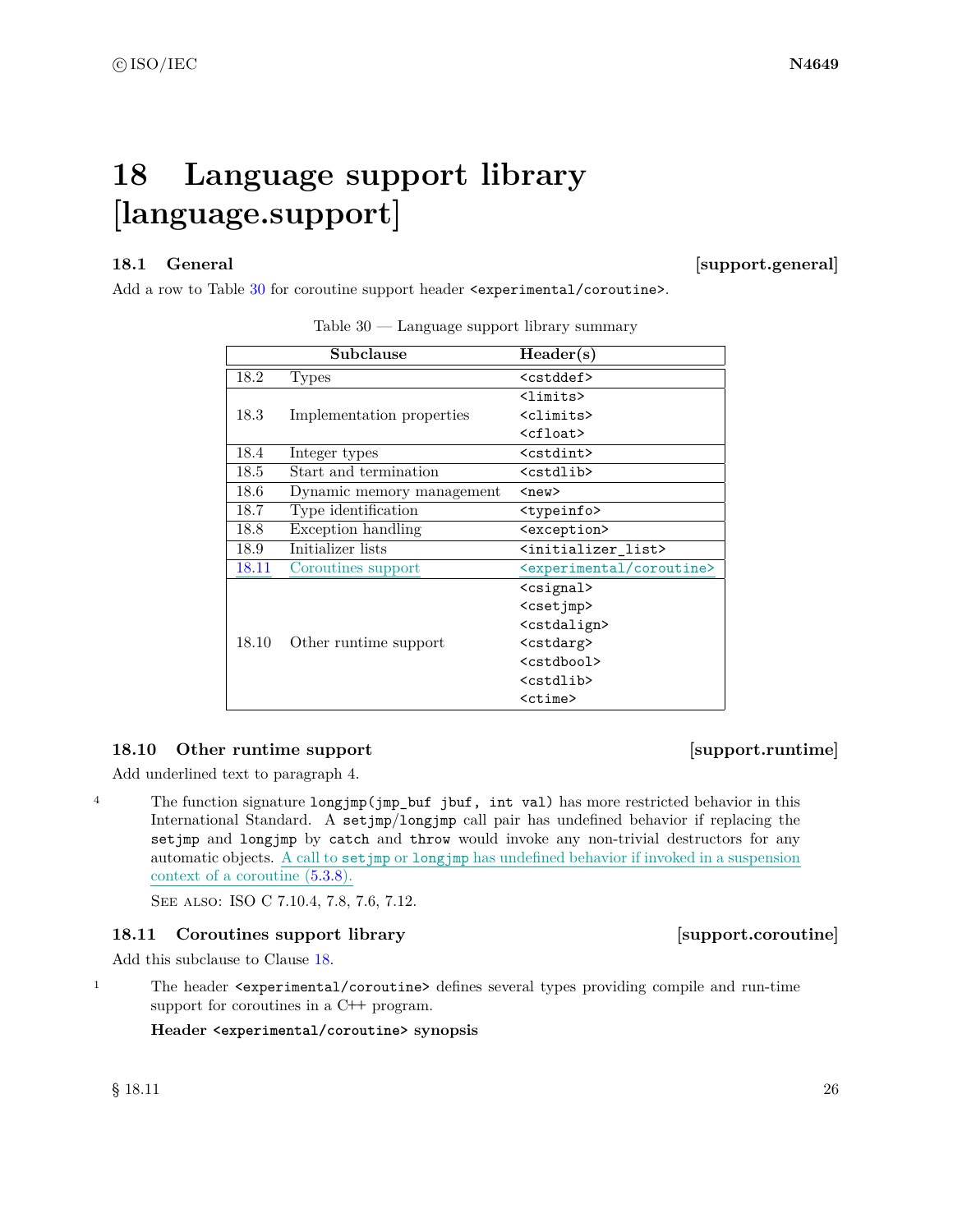```
namespace std {
namespace experimental {
inline namespace coroutines_v1 {
 // 18.11.1 coroutine traits
 template <typename R, typename... ArgTypes>
    struct coroutine_traits;
 // 18.11.2 coroutine handle
  template <typename Promise = void>
    struct coroutine_handle;
  // 18.11.2.7 comparison operators:
 bool operator==(coroutine_handle<> x, coroutine_handle<> y) noexcept;
 bool operator!=(coroutine_handle<> x, coroutine_handle<> y) noexcept;
 bool operator<(coroutine_handle<> x, coroutine_handle<> y) noexcept;
 bool operator<=(coroutine_handle<> x, coroutine_handle<> y) noexcept;
 bool operator>=(coroutine_handle<> x, coroutine_handle<> y) noexcept;
 bool operator>(coroutine_handle<> x, coroutine_handle<> y) noexcept;
 // 18.11.3 trivial awaitables
 struct suspend_never;
 struct suspend_always;
} // namespace coroutines_v1
```
} *// namespace experimental*

```
// 18.11.2.8 hash support:
template <class T> struct hash;
template <class P> struct hash<std::experimental::coroutine_handle<P>>;
```
} *// namespace std*

## <span id="page-30-0"></span>**18.11.1 Coroutine traits [coroutine.traits]**

- <sup>1</sup> This subclause defines requirements on classes representing *coroutine traits*, and defines the class template coroutine traits that satisfies those requirements.
- <sup>2</sup> Users may specialize coroutine\_traits to customize the semantics of coroutines.

### **18.11.1.1 Struct template coroutine\_traits [coroutine.traits.primary]**

1 The header <experimental/coroutine> defines the primary template coroutine\_traits such that if ArgTypes is a parameter pack of types and if R is a type that has a valid (14.8.2) member type promise\_type, then coroutine\_traits<R,ArgTypes...> has the following publicly accessible member:

```
using promise_type = typename R::promise_type;
```
Otherwise, coroutine\_traits<R,ArgTypes...> has no members.

### <span id="page-30-1"></span>**18.11.2 Struct template coroutine\_handle [coroutine.handle]**

namespace std { namespace experimental { inline namespace coroutines\_v1 {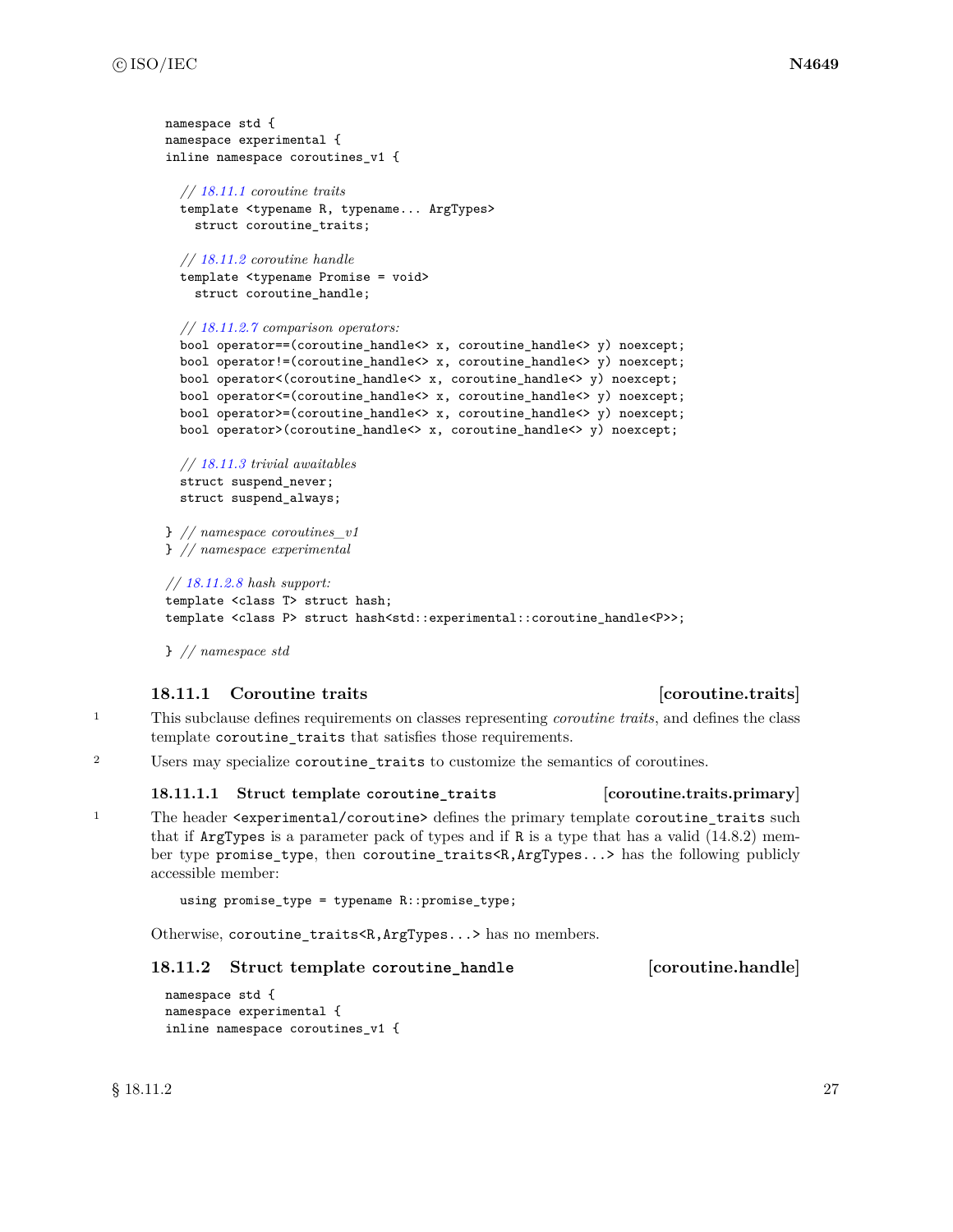```
template <>
  struct coroutine_handle<void>
  {
    // 18.11.2.1 construct/reset
    constexpr coroutine_handle() noexcept;
    constexpr coroutine_handle(nullptr_t) noexcept;
    coroutine_handle& operator=(nullptr_t) noexcept;
    // 18.11.2.2 export/import
    constexpr void* address() const noexcept;
    constexpr static coroutine_handle from_address(void* addr);
    // 18.11.2.4 observers
    constexpr explicit operator bool() const noexcept;
    bool done() const;
    // 18.11.2.5 resumption
    void operator()();
    void resume();
    void destroy();
 private:
    void* ptr; // exposition only
 };
  template <typename Promise>
  struct coroutine_handle : coroutine_handle<>
  {
    // 18.11.2.1 construct/reset
    using coroutine_handle<>::coroutine_handle;
    static coroutine_handle from_promise(Promise&);
    coroutine_handle& operator=(nullptr_t) noexcept;
    // 18.11.2.3 import
    constexpr static coroutine_handle from_address(void* addr);
    // 18.11.2.6 promise access
    Promise& promise() const;
 };
} // namespace coroutines_v1
} // namespace experimental
} // namespace std
```
1 Let *P* be the promise type of a coroutine  $(8.4.4)$ . An object of type coroutine\_handle<*P*> is called a *coroutine handle* and can be used to refer to a suspended or executing coroutine. A default constructed coroutine\_handle object does not refer to any coroutine.

```
18.11.2.1 coroutine_handle construct/reset [coroutine.handle.con]
```

```
constexpr coroutine_handle() noexcept;
constexpr coroutine_handle(nullptr_t) noexcept;
```
<sup>1</sup> *Postconditions:* address() == nullptr.

static coroutine\_handle from\_promise(Promise& p);

<sup>2</sup> *Requires:* p is a reference to a promise object of a coroutine.

 $\S$  18.11.2.1 28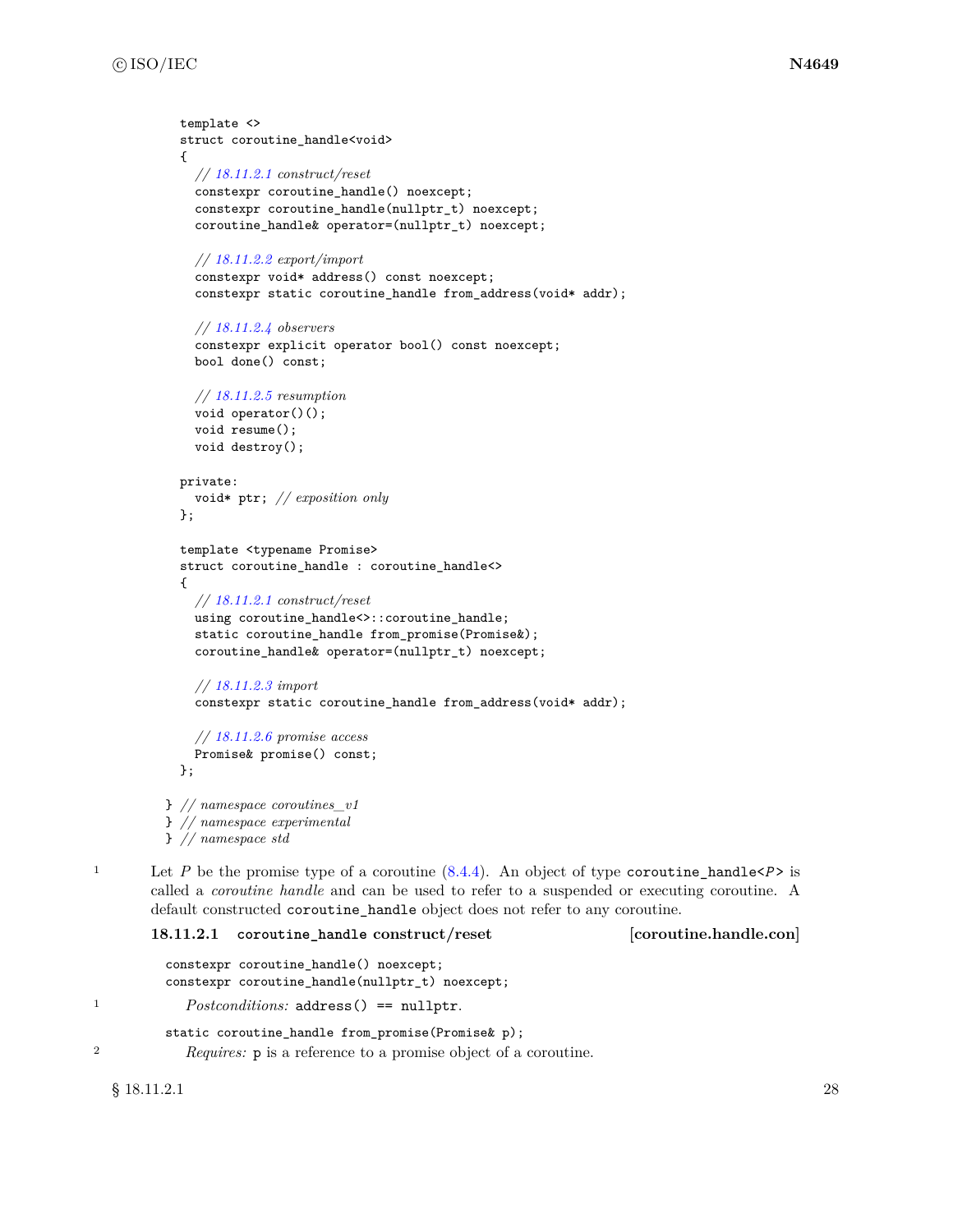<span id="page-32-4"></span><span id="page-32-3"></span><span id="page-32-2"></span><span id="page-32-1"></span><span id="page-32-0"></span>

| 3<br>4                  | <i>Returns:</i> a coroutine handle h referring to the coroutine.<br>$Postconditions: address of (h.promise()) == address of (p).$     |  |  |  |
|-------------------------|---------------------------------------------------------------------------------------------------------------------------------------|--|--|--|
| 5                       | coroutine_handle& operator=(nullptr_t) noexcept;<br>$Postconditions: address() == nullptr.$                                           |  |  |  |
| 6                       | Returns: *this.                                                                                                                       |  |  |  |
|                         | [coroutine.handle.import.export]<br>18.11.2.2<br>coroutine_handle export/import                                                       |  |  |  |
|                         | constexpr void* address() const noexcept;                                                                                             |  |  |  |
| 1                       | <i>Returns:</i> ptr.                                                                                                                  |  |  |  |
|                         | static coroutine_handle coroutine_handle<>::from_address(void* addr);                                                                 |  |  |  |
| $\boldsymbol{2}$        | Requires: addr was obtained via a prior call to address().                                                                            |  |  |  |
| 3                       | $Postconditions: from\_address(address()) == *this.$                                                                                  |  |  |  |
|                         | [coroutine.handle.import]<br>18.11.2.3<br>coroutine_handle import                                                                     |  |  |  |
|                         | static coroutine_handle from_address(void* addr);                                                                                     |  |  |  |
| $\mathbf{1}$            | <i>Requires:</i> addr was obtained via a prior call to address().                                                                     |  |  |  |
| $\boldsymbol{2}$        | $Postconditions$ : from_address(address()) == *this.                                                                                  |  |  |  |
|                         | [coroutine.handle.observers]<br>18.11.2.4 coroutine_handle observers                                                                  |  |  |  |
|                         | constexpr explicit operator bool() const noexcept;                                                                                    |  |  |  |
| 1                       | <i>Returns:</i> true if address() != nullptr, otherwise false.                                                                        |  |  |  |
|                         | bool done() const;                                                                                                                    |  |  |  |
| $\boldsymbol{2}$        | <i>Requires:</i> *this refers to a suspended coroutine.                                                                               |  |  |  |
| 3                       | Returns: true if the coroutine is suspended at its final suspend point, otherwise false.                                              |  |  |  |
|                         | [coroutine.handle.resumption]<br>18.11.2.5<br>coroutine_handle resumption                                                             |  |  |  |
|                         | $void operator()()$ ;<br>$void$ $resume()$ ;                                                                                          |  |  |  |
| $\mathbf{1}$            | <i>Requires:</i> *this refers to a suspended coroutine.                                                                               |  |  |  |
| $\overline{2}$          | Effects: resumes the execution of the coroutine. If the coroutine was suspended at its final<br>suspend point, behavior is undefined. |  |  |  |
| 3                       | Synchronization: a concurrent resumption of a coroutine by multiple threads may result in<br>a data race.                             |  |  |  |
|                         | void destroy();                                                                                                                       |  |  |  |
| $\overline{\mathbf{4}}$ | Requires: * this refers to a suspended coroutine.                                                                                     |  |  |  |
| 5                       | <i>Effects:</i> destroys the coroutine $(8.4.4)$ .                                                                                    |  |  |  |
| 6                       | Synchronization: a concurrent resumption of a coroutine by multiple threads may result in<br>a data race.                             |  |  |  |
|                         | 18.11.2.6<br>[coroutine.handle.promise]<br>coroutine_handle promise access                                                            |  |  |  |
|                         | Promise& promise() const;                                                                                                             |  |  |  |
| $\mathbf{1}$            | <i>Requires:</i> *this refers to a coroutine.                                                                                         |  |  |  |
| $\boldsymbol{2}$        | Returns: a reference to the promise of the coroutine.                                                                                 |  |  |  |